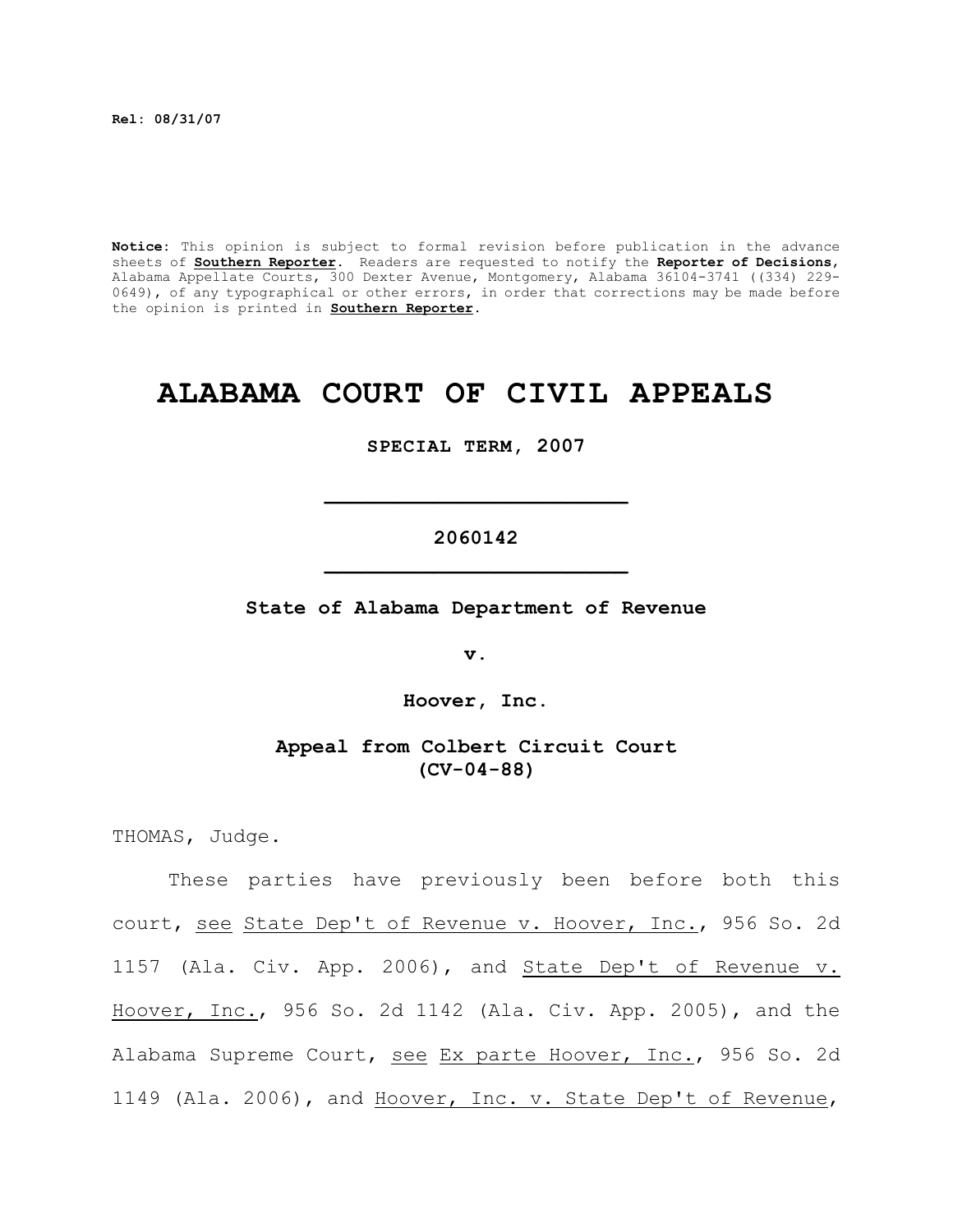833 So. 2d 32 (Ala. 2002), in previous litigation (hereinafter sometimes collectively referred to as "the Hoover I litigation"), involving the same fundamental issue that is the subject of this appeal, except that the Hoover I litigation and the present case deal with different tax years and different amounts of sales taxes assessed by the Alabama Department of Revenue ("the Department").

#### Relevant Background Facts & Procedural History

Hoover, Inc., is a Tennessee corporation headquartered in LaVergne, Tennessee. Hoover is engaged in the retail sale of crushed stone and other products in Alabama, Mississippi, and Tennessee. Hoover owns and operates three rock quarries in Alabama, one of which is located in Colbert County. Some of Hoover's customers are governmental entities in both Alabama and Mississippi. During the years in question here, and during the years in question in the Hoover I litigation, Hoover sold its products to Alabama and Mississippi governmental entities and neither collected nor paid sales tax on those transactions.

Pursuant to  $\frac{1}{2}$  40-23-4(a)(11), Ala. Code 1975, Alabama governmental entities are exempt from paying sales tax on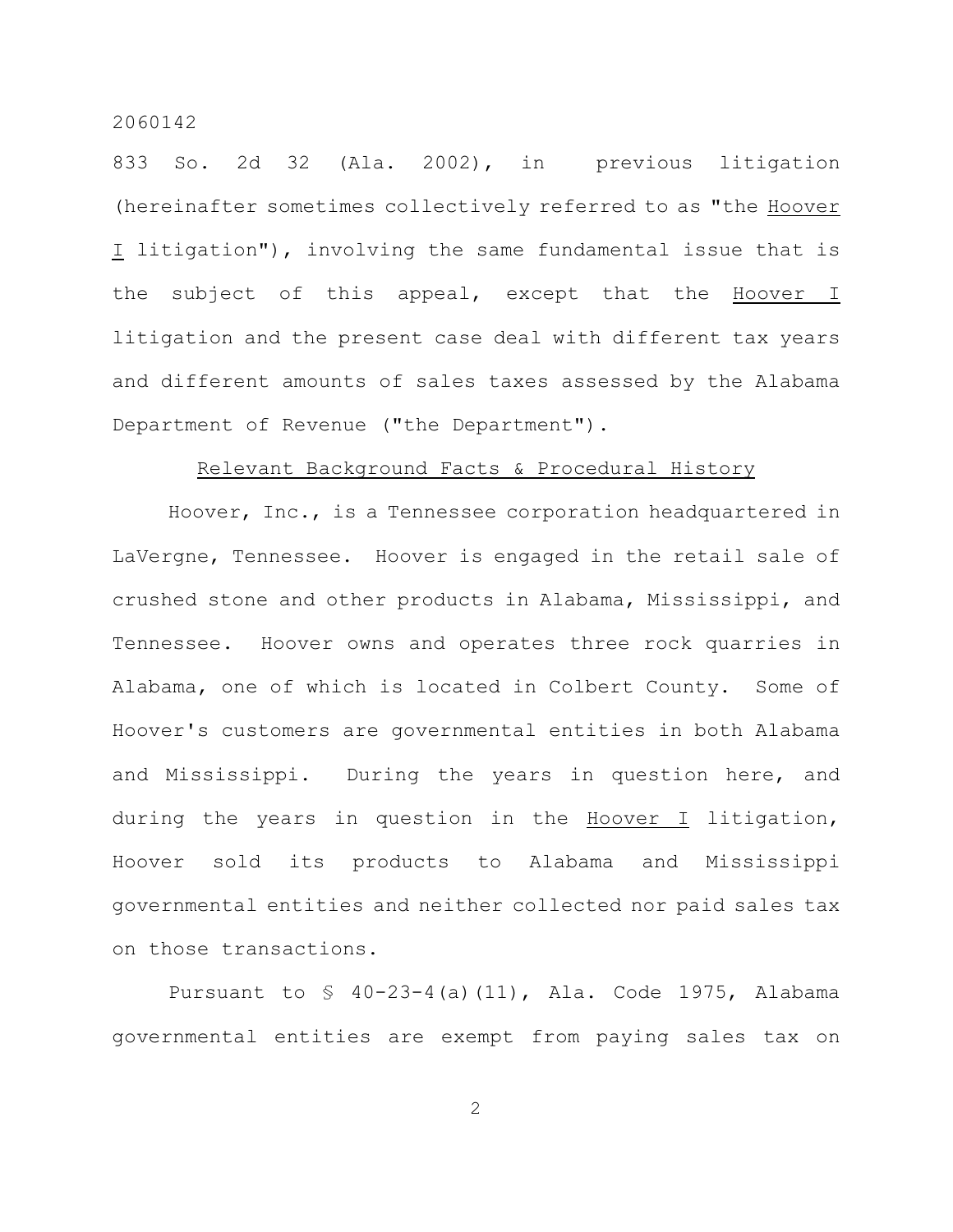transactions in which an Alabama sales tax would normally apply. That statute contains no such exemption for out-ofstate governmental entities. Therefore, the Department entered tax assessments against Hoover because it had failed to collect or pay sales tax on sales of its crushed stone and other products to Mississippi governmental entities that took place in Alabama. In the Hoover I litigation, the Department entered a final tax assessment against Hoover in the amount of \$159,520.97, covering the period from July 1996 through June 1999. In the present case, the Department entered a final tax assessment against Hoover in the amount of \$133,892.06, covering the period from May 2000 through April 2003. Hoover paid both of the tax assessments under protest.

Arguing that the exemption for Alabama governmental entities violated the Commerce Clause of the United States Constitution (Art. 1,  $\frac{1}{5}$  8, cl. 3) because there was no analogous exemption for out-of-state governmental entities, Hoover appealed the tax assessment in the  $H_{\text{Oover}}$  I litigation by filing a complaint in the Colbert Circuit Court. The Department then moved for a summary judgment, asserting that it was not unconstitutional to exempt Alabama governmental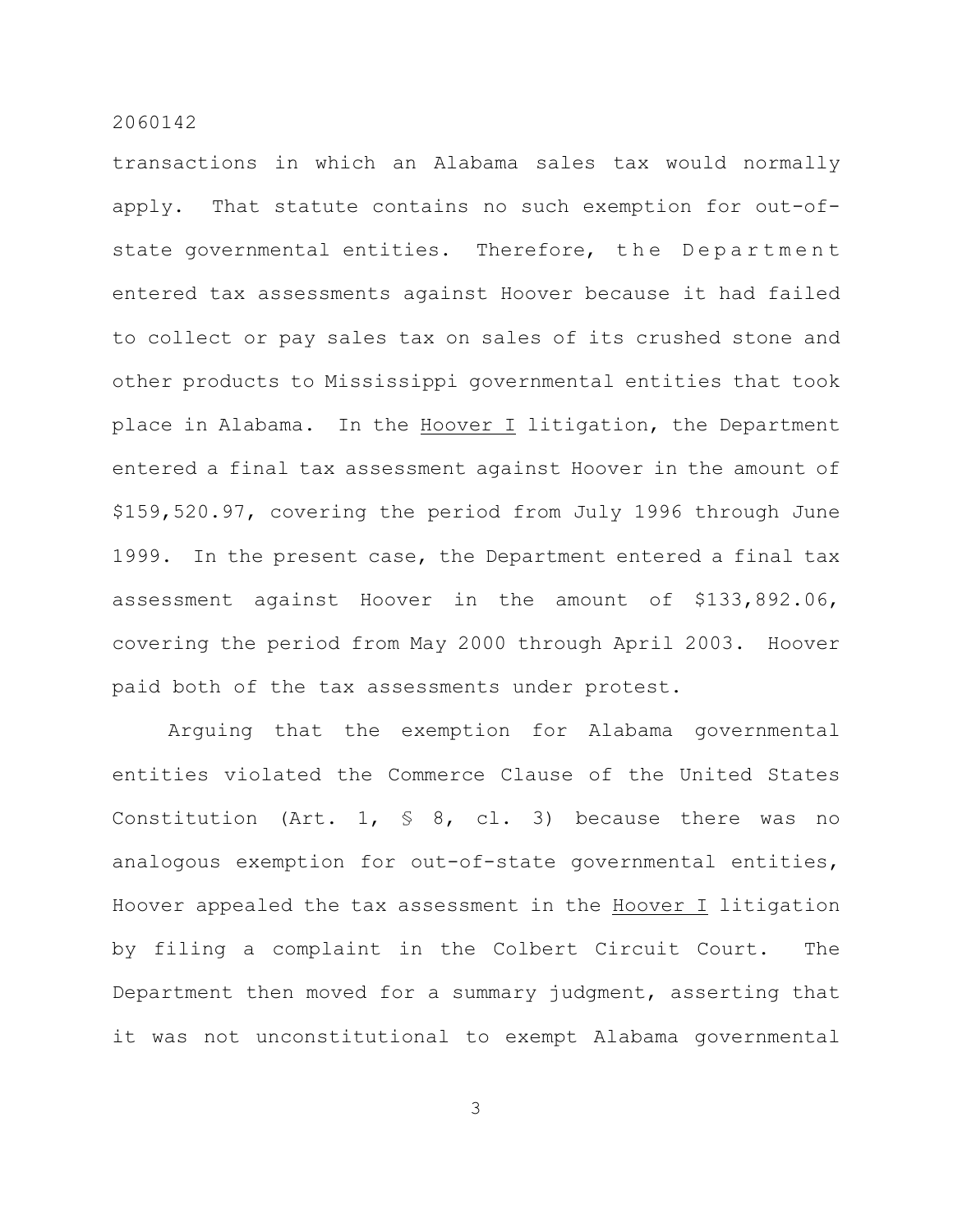entities from the sales tax while imposing the sales tax on out-of-state governmental entities when those entities took delivery of the goods in Alabama. The trial court entered a summary judgment in favor of the Department.

The Alabama Supreme Court reversed the trial court's judgment and remanded the cause, holding that the sales-tax exemption in § 40-23-4(a)(11) facially discriminated against interstate commerce, and was thus "'"virtually per se invalid,"'" and that a genuine issue of material fact existed as to "the Department's justification for any discriminatory treatment in assessing sales taxes." Hoover, Inc. v. State Dep't of Revenue, 833 So. 2d at 35, 36 (quoting Fulton Corp v. Faulkner, 516 U.S. 325, 331 (1996)). The supreme court specifically stated that the Department had "completely ignore[d]" the United States Supreme Court cases relied on by Hoover for the proposition that the tax-exemption statute discriminated against interstate commerce and had, instead, relied on State v. Leary & Owens Equipment Co., 54 Ala. App. 49, 304 So. 2d 604 (Civ. 1974)(holding that Alabama could tax the sales of repair parts to county governments in Florida when the transactions were conducted entirely within Alabama),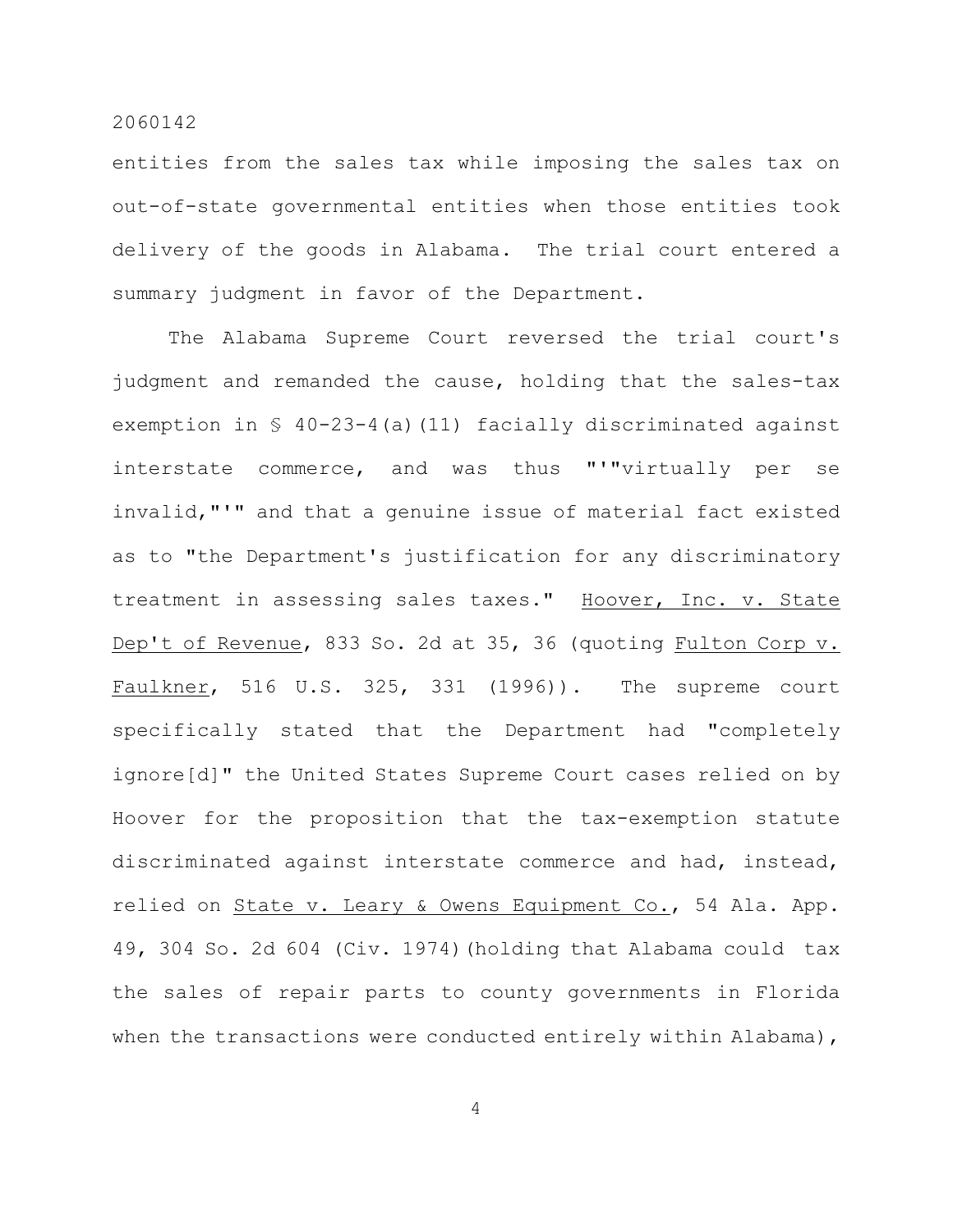for its contention that taxing out-of-state governmental entities on transactions that take place in Alabama is constitutional. Hoover, Inc. v. State Dep't of Revenue, 833 So. 2d at 34. In Ex parte Hoover, 956 So. 2d at 1151, the supreme court subsequently explained that, by ignoring the United States Supreme Court decisions relied upon by Hoover, "the Department passed on the opportunity to explain how and why the Supreme Court's negative Commerce Clause jurisprudence on which Hoover relied was inapplicable or distinguishable, essentially allowing Hoover's negative Commerce Clause argument to go unchallenged."

On remand, and following an evidentiary hearing, the trial court entered a summary judgment in Hoover's favor, concluding that the Department had failed to establish a justification for the discriminatory taxation and that, "'[a]lthough rationalizations for the disparaging treatment conceivably exist, the Department offered no evidence, which would justify the facially discriminatory scheme of taxation.'" Ex parte Hoover, 956 So. 2d at 1152. The Department appealed the judgment in favor of Hoover to this court, which concluded that the Department had met its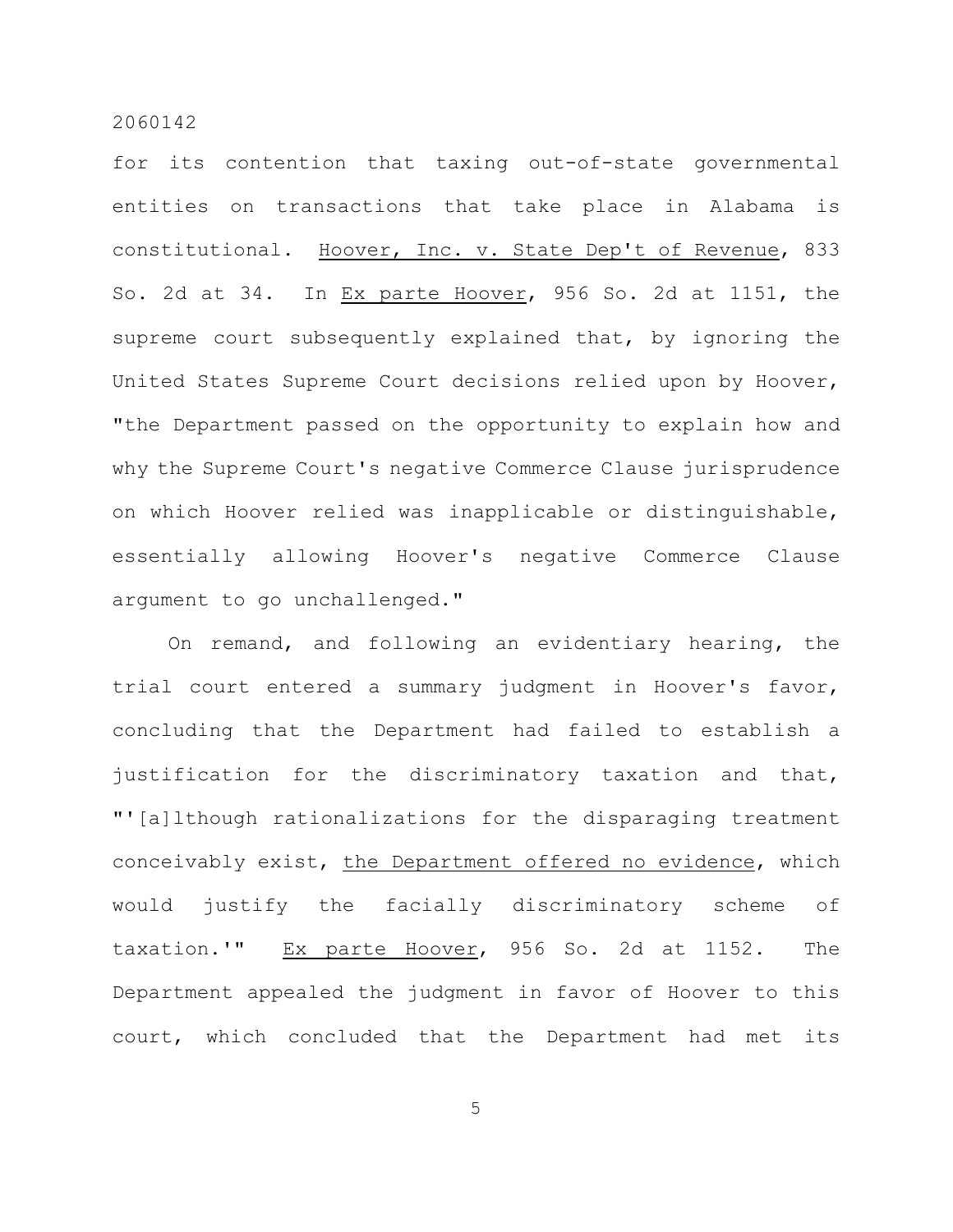evidentiary burden to provide justification for the scheme of taxation in question. See State Dep't of Revenue v. Hoover, Inc., 956 So. 2d 1142. In an opinion authored by Judge Murdock, this court held that the Department had offered a "logical, and reasonable, justification" for the tax scheme by arguing that the sales-tax exemption for Alabama governmental entities mitigates the administrative costs of an Alabama governmental entity's having to pay sales tax to the State and then having the State disburse a portion of the tax right back to the entity to fund its various operations. 956 So. 2d at 1146. This court, therefore, reversed the trial court's judgment and remanded the case with instructions for the trial court to enter a judgment for the Department. Id. at 1147.

However, the Alabama Supreme Court reversed this court's decision. Ex parte Hoover, 956 So. 2d at 1156-57. The supreme court held that because the tax scheme in question was subject to the "virtually per se" rule of invalidity, the Department was required to provide evidentiary justification –- not just legal argument –- showing that the tax scheme "'"advances a legitimate local purpose that cannot be adequately served by reasonable nondiscriminatory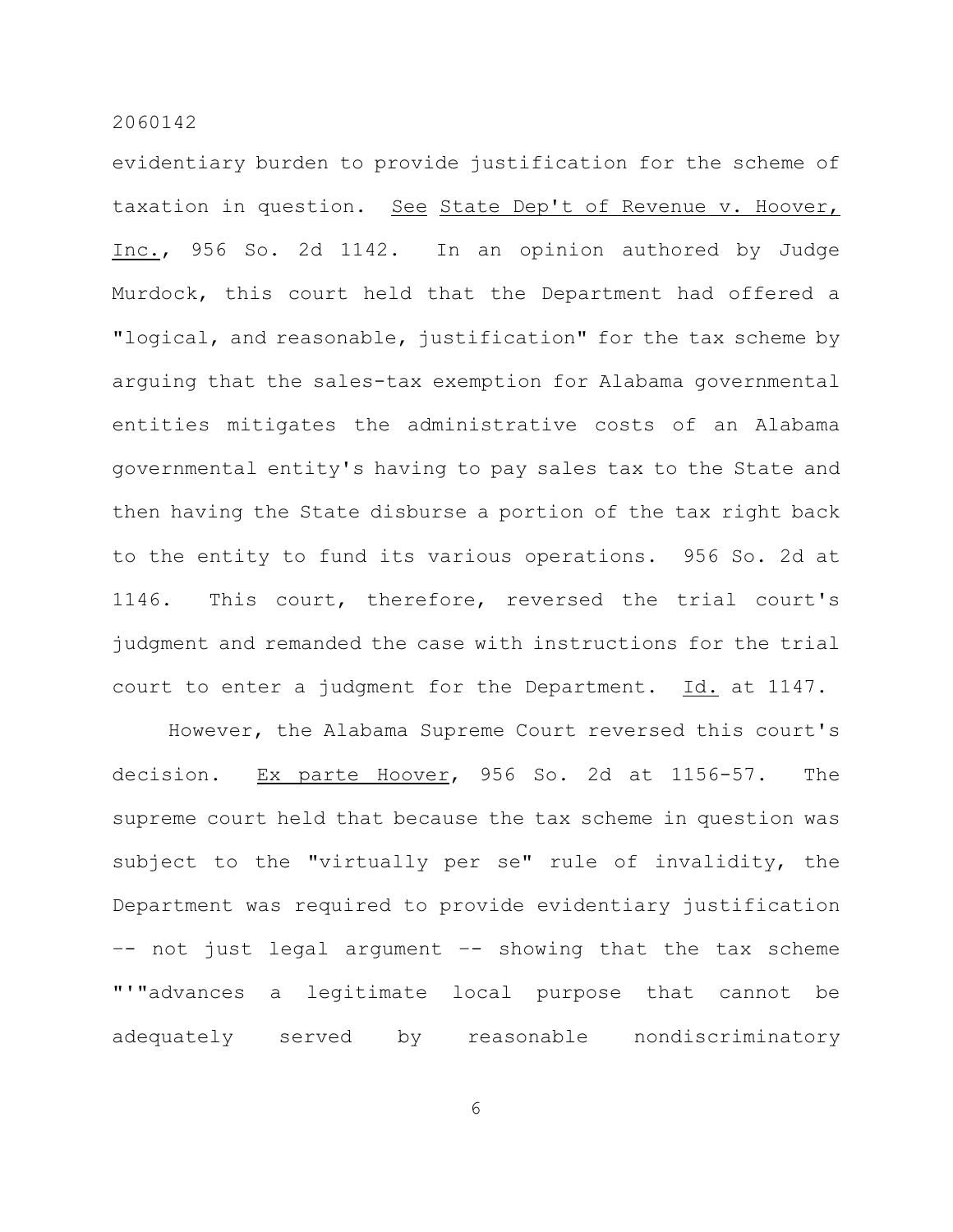alternatives."'" Ex parte Hoover, 956 So. 2d at 1155 (quoting Camps Newfound/Owatonna, Inc. v. Town of Harrison, 520 U.S. 564, 581 (1997)). The court then determined that the Department had failed to meet its evidentiary burden. Id. at 1156. On remand after reversal, this court affirmed the trial court's judgment in favor of Hoover. State Dep't of Revenue v. Hoover, Inc., 956 So. 2d 1157.

The Department's subsequent \$133,892.06 final tax assessment against Hoover, covering the period from May 2000 through April 2003, is the subject of the current appeal. Hoover filed a complaint in the Colbert Circuit Court, appealing that assessment and requesting a refund. After the Hoover I litigation was concluded, Hoover moved the trial court to enter a summary judgment in its favor in this case, arguing that the appellate decisions in the Hoover I litigation were dispositive of the current case; that the doctrine of collateral estoppel barred relitigation of the issue of whether the Department had established a justification for the facially discriminatory tax scheme; and that the Department continued to fail in meeting its heavy burden of presenting evidence to justify the facially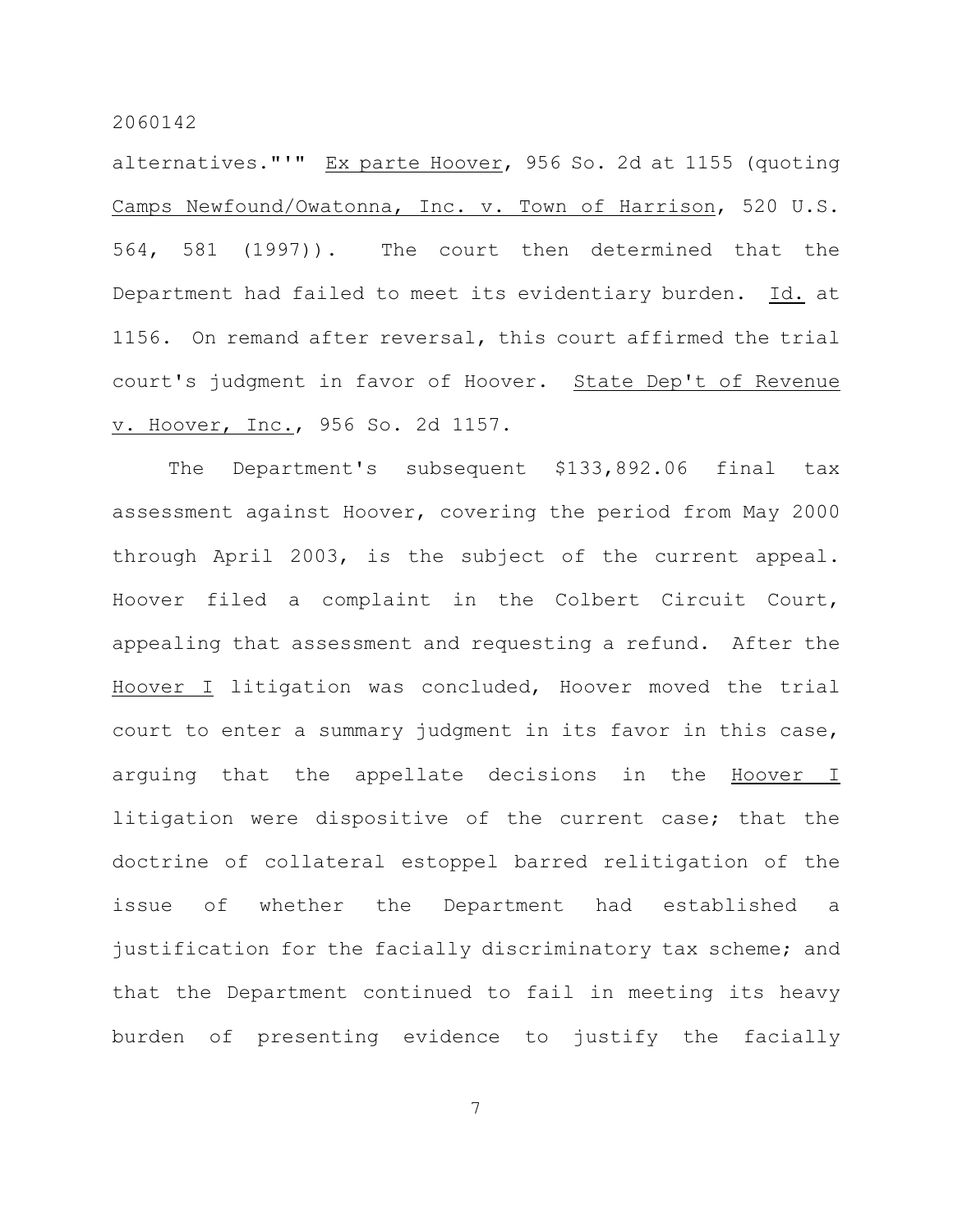discriminatory tax scheme. The Department countered that Hoover was not entitled to a summary judgment because, it asserted, the decisions in the Hoover I litigation are not dispositive of the current case, which is based on different tax years, and that the affidavit of Joseph W. Cohen, the director of the Sales, Use, and Business Tax Division of the Department, constituted evidence tending to show that the tax scheme is justifiable.<sup>1</sup> The trial court subsequently entered

#### $"TV.$

"The reasons for this alleged discriminatory treatment is that the State of Alabama, along with its political subdivisions, constitutes a class unto itself. ... The State of Mississippi and its counties and municipalities, which supposedly are being discriminated against in this case, are not within the same class for purposes of the Alabama sales tax law. ...

#### $"V.$

"The State of Alabama and its political subdivisions do not compete with any other state and thus are not similarly situated. ...

"....

<sup>&</sup>lt;sup>1</sup>Cohen's affidavit was attached to the Department's memorandum in opposition to Hoover's motion for a summary judgment and contained the following pertinent statements: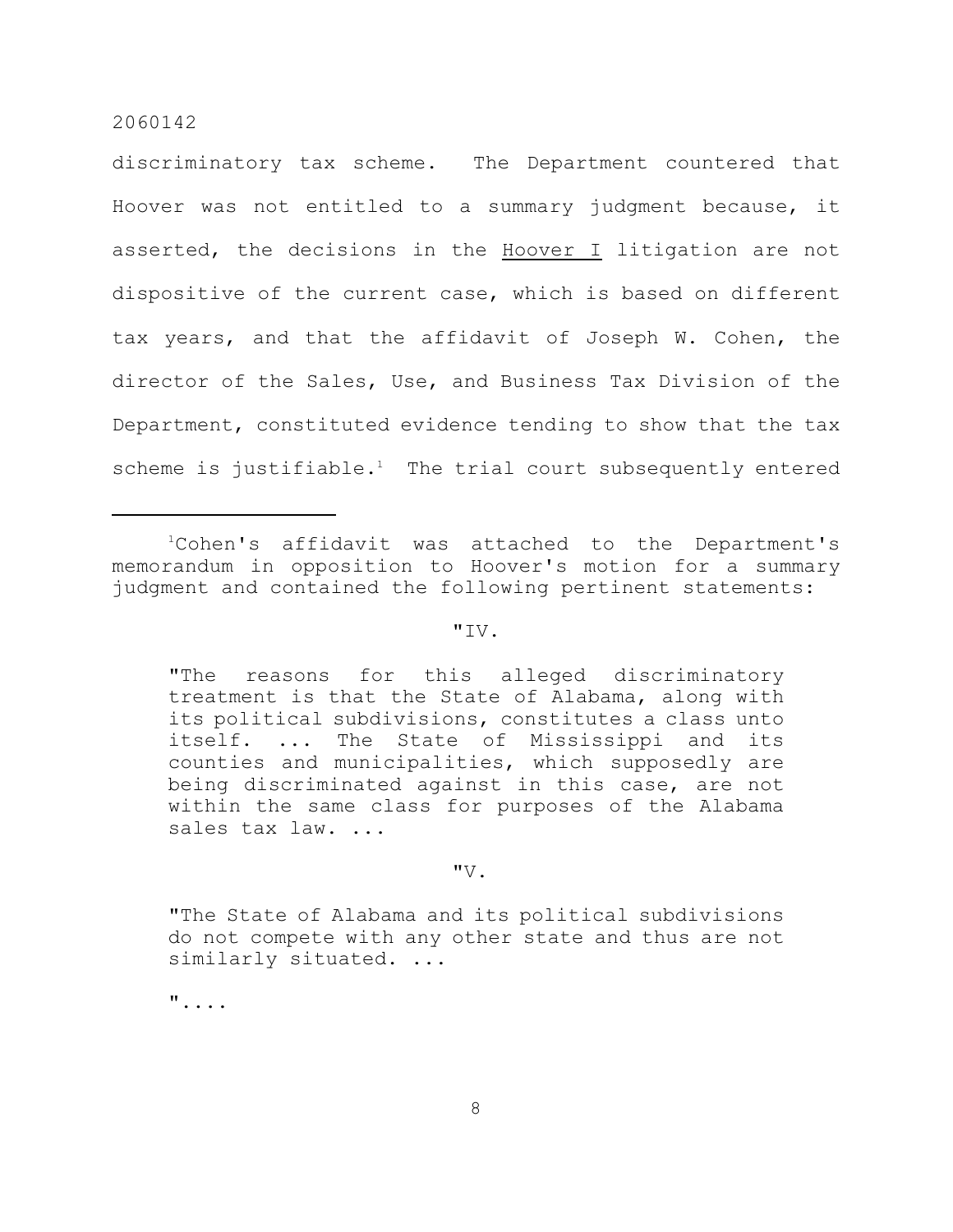a summary judgment in favor of Hoover.

The Department timely appealed the judgment to this court pursuant to § 12-3-10, Ala. Code 1975, contending that the trial court had erred in entering a summary judgment in favor

#### "VII.

"For the State of Alabama to tax itself and its governmental subdivisions would make little sense "hen the only way to raise funds to pay the taxes would be to levy another tax on its taxpayers. No such action is necessary when sales are made to another state or its subdivisions.

#### "VIII.

"The sales tax exemption codified in Ala. Code § 40-  $23-4$ (a)(11) mitigates the administrative costs of an Alabama governmental entity having to pay sales tax to the State, and then having the State refund and disburse a portion of the tax right back to the Alabama entity to fund various governmental functions. This is an unnecessary step, as it is simpler to just exempt the Alabama entities from having to pay the sales tax in the first place.

"....

#### "X.

"Of the states that impose a sales tax, 29, including Mississippi and the District of Columbia, have statutes similar to Ala. Code  $\S$  40-23-4(a)(11) and impose a tax on purchases made to foreign governmental entities under the same or similar facts as in the instant case."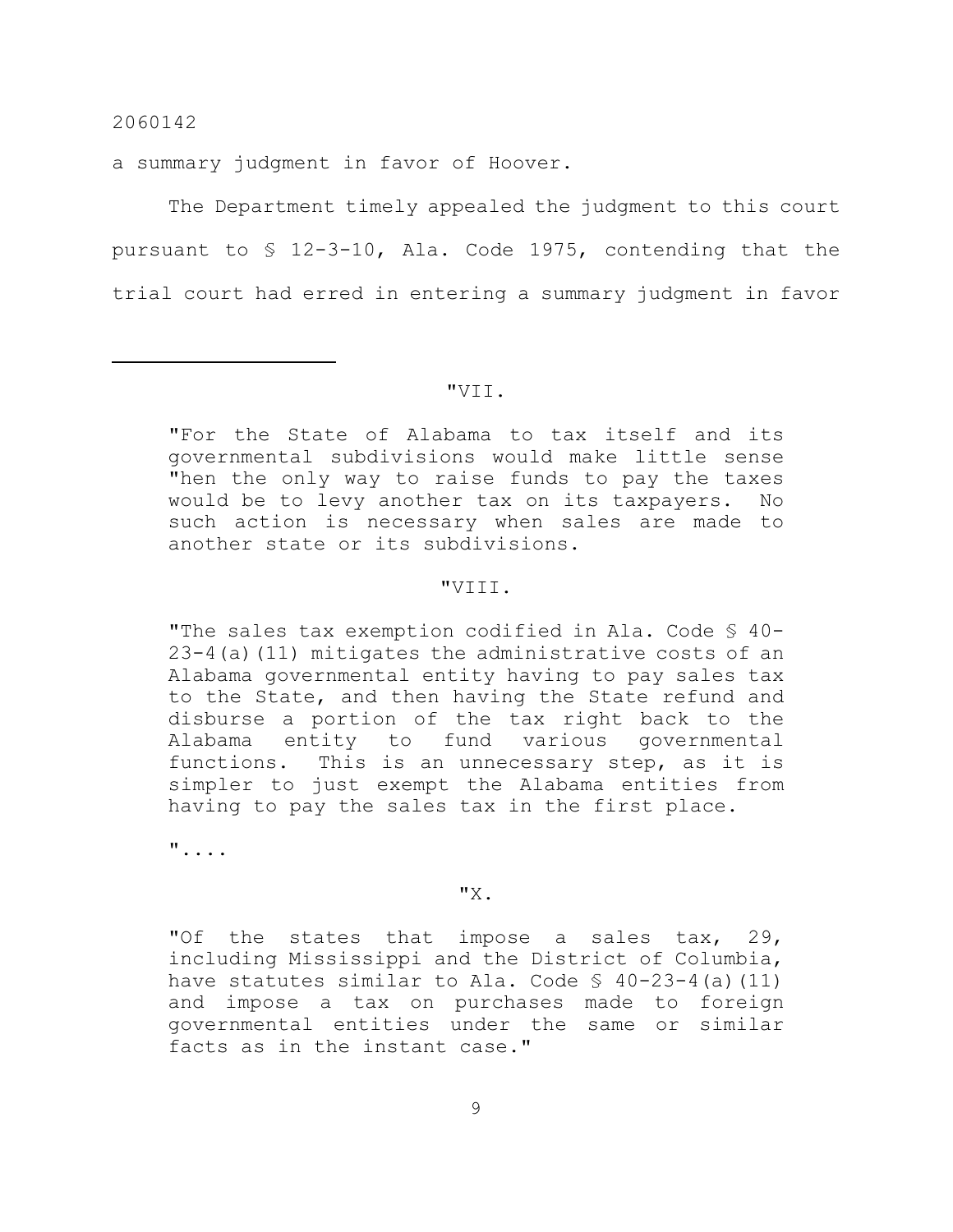of Hoover for the following reasons: 1) the decisions in the Hoover I litigation are not dispositive of this case and the doctrine of collateral estoppel does not apply to bar the Department's claim; and 2) the Department presented a genuine issue of material fact through the uncontradicted affidavit of Cohen, which, it says, offered specific justifications for the differing treatment of in-state and out-of-state governmental entities under  $\frac{6}{7}$  40-23-4(a)(11).

The trial court's order granting Hoover's summaryjudgment motion did not specify the ground, or grounds, upon which it had based its decision. Therefore, we will assume, for the purposes of this appeal, that the trial court agreed with both the collateral-estoppel and the failed-justification assertions by Hoover.

After the Department filed its appeal with this court, the United States Supreme Court decided the case of United Haulers Association, Inc. v. Oneida-Herkimer Solid Waste Management Authority, U.S. , 127 S. Ct. 1786 (2007), which dealt with state regulations that affect interstate commerce. Both parties moved for leave to supplement their briefs based on the decision in United Haulers, and this court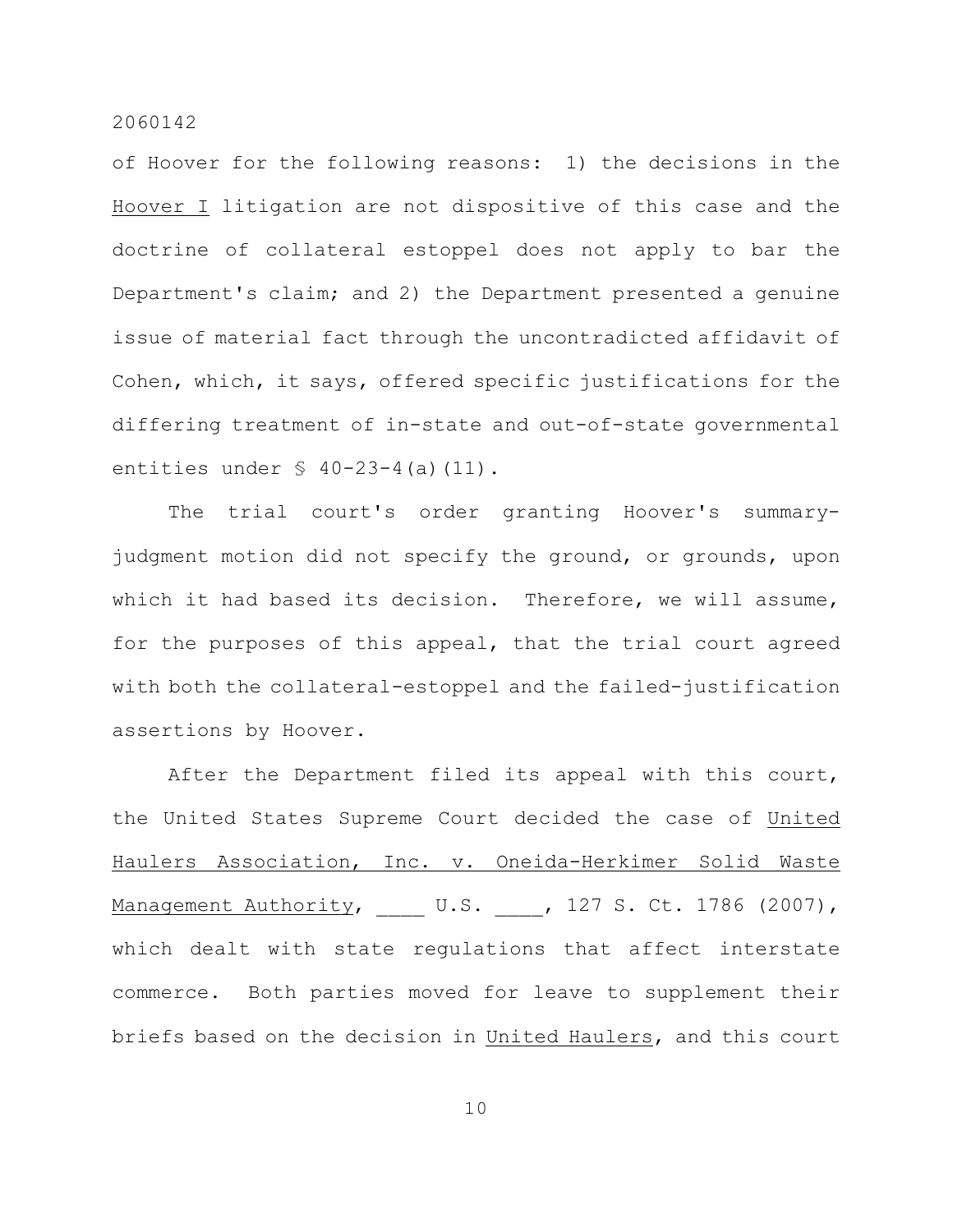granted their motions.

In light of United Haulers, the Department now additionally contends that the trial court's summary judgment against the Department was in error because, it alleges, according to the principles set out in United Haulers and in contrast to the Alabama Supreme Court's determination in the Hoover I litigation, § 40-23-4(a)(11) does not facially discriminate against interstate commerce.

## Standard of Review

The standard of review this court applies to a summary judgment is well established

"'"The principles of law applicable to a motion for summary judgment are well settled. To grant such a motion, the trial court must determine that the evidence does not create a genuine issue of material fact and that the movant is entitled to a judgment as a matter of law. Rule 56(c)(3), Ala. R. Civ. P. When the movant makes a prima facie showing that those two conditions are satisfied, the burden shifts to the nonmovant to present 'substantial evidence' creating a genuine issue of material fact. Evidence is 'substantial' if it is of 'such weight and quality that fair-minded persons in the exercise of impartial judgment can reasonably infer the existence of the fact sought to be proved.'

"'"In our review of a summary judgment, we apply the same standard as the trial court. Our review is subject to the caveat that we must review the record in a light most favorable to the nonmovant and must resolve all reasonable doubts against the movant."'"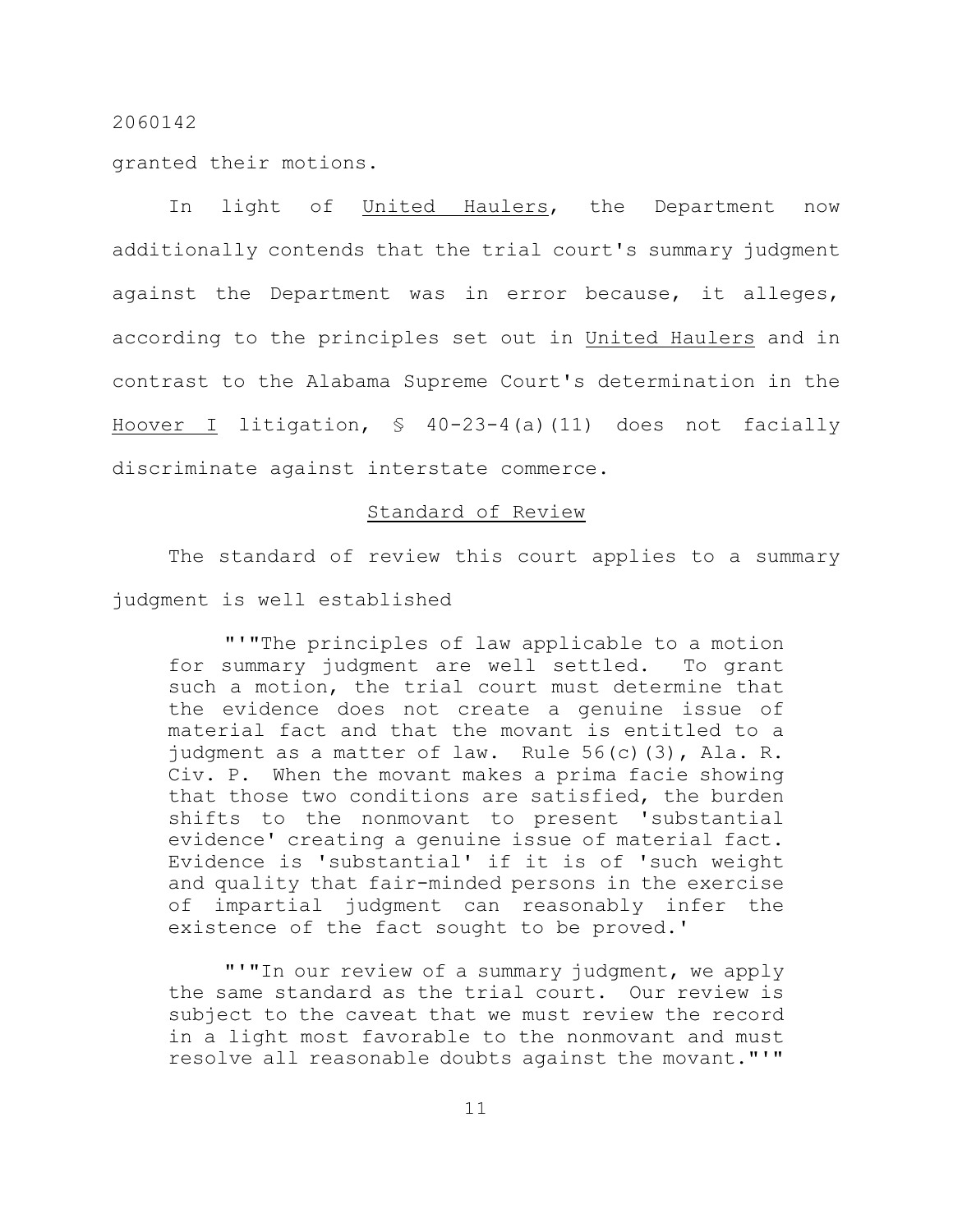Hoover, Inc. v. State Dep't of Revenue, 833 So. 2d at 34 (quoting Payton v. Monsanto, 801 So. 2d 829, 832-33 (Ala. 2001), quoting in turn Ex parte Alfa Mut. Gen. Ins. Co., 742 So. 2d 182, 184 (Ala. 1989)) (citations omitted). Furthermore, this court's review of a summary judgment is de novo. Ex parte Hoover, 956 So. 2d at 1152.

## Analysis

#### I. United Haulers

The United States Supreme Court in United Haulers held that flow-control ordinances requiring trash haulers to deliver solid waste to a government-operated waste-processing facility do not discriminate against interstate commerce. Recognizing that the disposal of trash has traditionally been a state-government activity, the Court specifically held that "laws that favor the government in such areas -- but treat every private business, whether in-state or out-of-state, exactly the same –- do not discriminate against interstate commerce for purposes of the Commerce Clause." United Haulers, U.S. at , 127 S. Ct. at 1790.

The Department argues that the Court's declaration that laws treating in-state and out-of-state private-business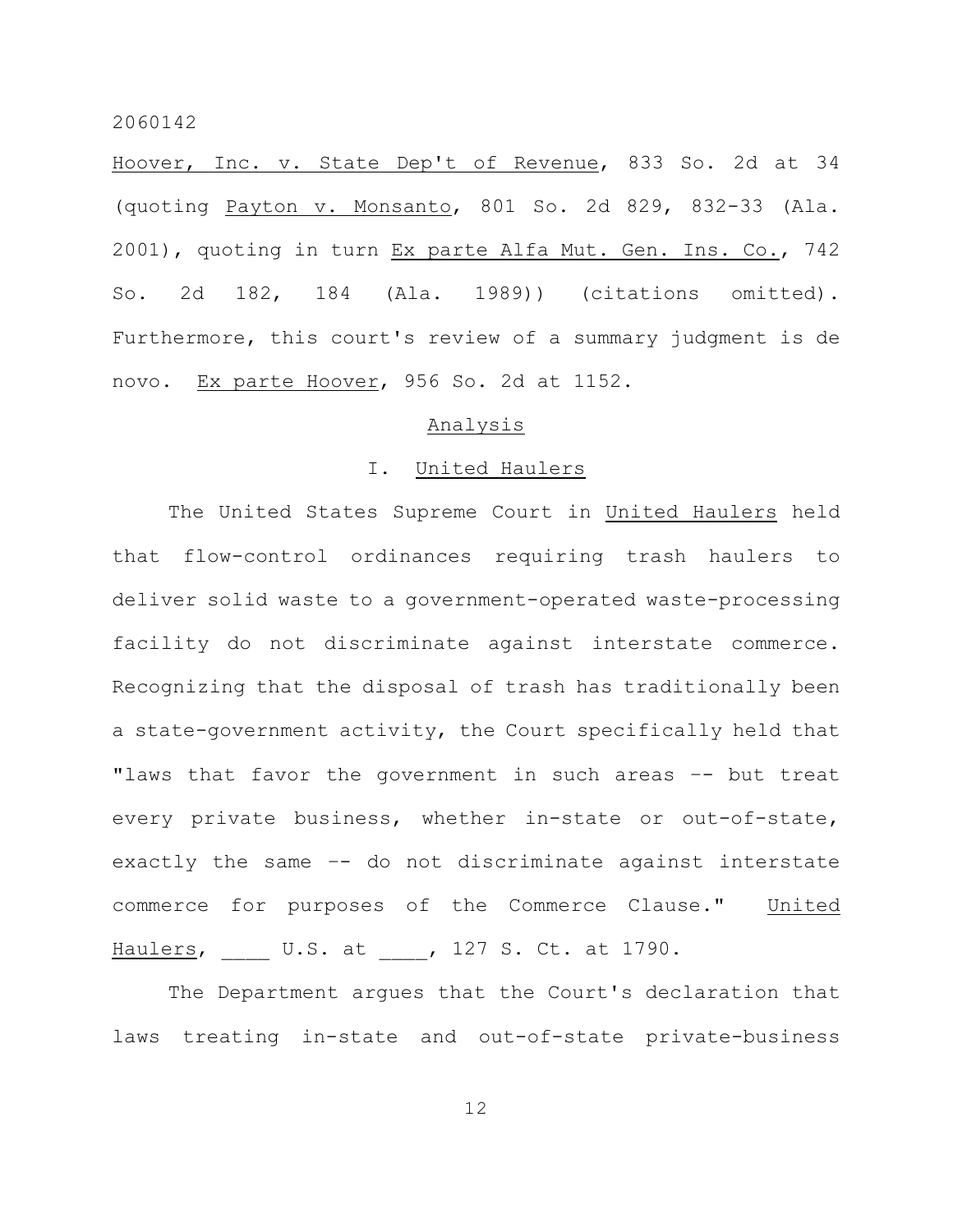interests equally do not discriminate against interstate commerce provides controlling authority for their assertion that the tax scheme in question in this case does not facially discriminate against interstate commerce, because, the Department asserts, the tax-exemption statute treats all instate and out-of-state private interests, and out-of-state public interests, the same.

Although the Department's contention is a logical and reasonable extension of the principles espoused in United Haulers, that decision is not one that is directly applicable to the case at hand. United Haulers dealt with a flow-control ordinance as opposed to a tax exemption. Furthermore, United Haulers did not specifically hold that all regulations treating in-state and out-of-state private entities, and outof-state public entities, the same do not facially discriminate against interstate commerce. Regardless of whether this court is inclined to agree with the Department's extension of the applicability of United Haulers to the case at hand, in the absence of a directly contrary United States Supreme Court decision, we are bound by the decisions of the Alabama Supreme Court in the Hoover I litigation, which held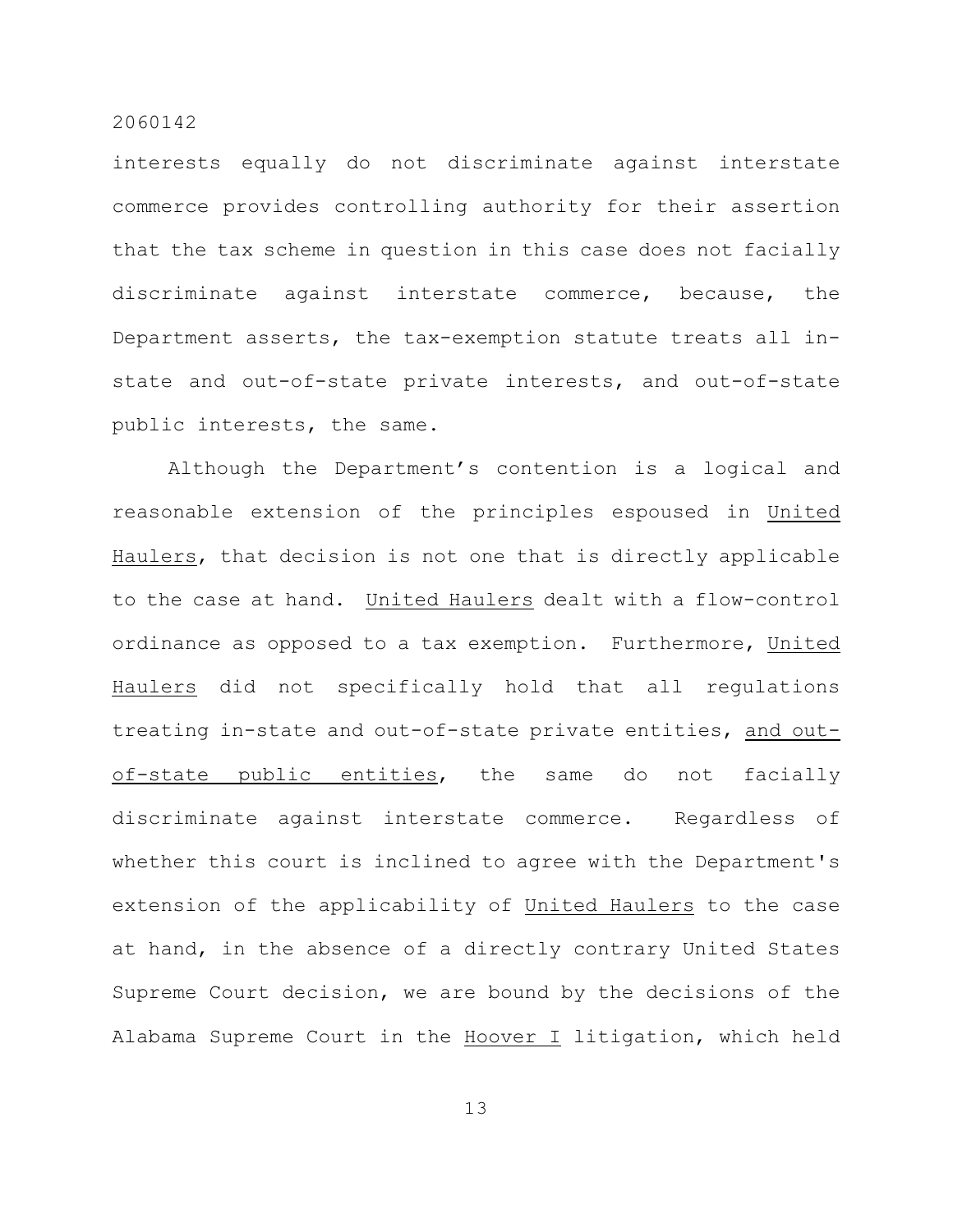that the Department had not rebutted Hoover's showing that the tax scheme in question was "facially discriminatory." Hoover, Inc. v. State Dep't of Revenue, 833 So. 2d at 35-36. See also Ex parte Hoover, 956 So. 2d at 1153.

The Department's current appeal involves a tax assessment against the same party, based on the same statute,  $\frac{1}{5}$  40-23-4(a)(11), Ala. Code 1975, as applied against sales of the same products to the same buyers -- namely, Mississippi governmental entities -- as in the Hoover I litigation. The only difference is that this appeal deals with different tax years and a different tax assessment. Therefore, this court is without authority to overrule the Alabama Supreme Court's previous determination that the tax scheme in question facially discriminates against interstate commerce. See § 12- 3-16, Ala. Code 1975 (declaring that the decisions of the Alabama Supreme Court shall govern the holdings and decisions of the courts of appeals); Jones v. City of Huntsville, 288 Ala. 242, 259 So. 2d 288 (1972); and Stack v. Stack, 646 So. 2d 51 (Ala. Civ. App. 1994). See also Fleming v. State, [Ms. 1060461, May 25, 2007] \_\_\_ So. 2d \_\_\_, (Ala. 2007)(citing § 12-3-16 and Jones, supra, and holding that decisions of the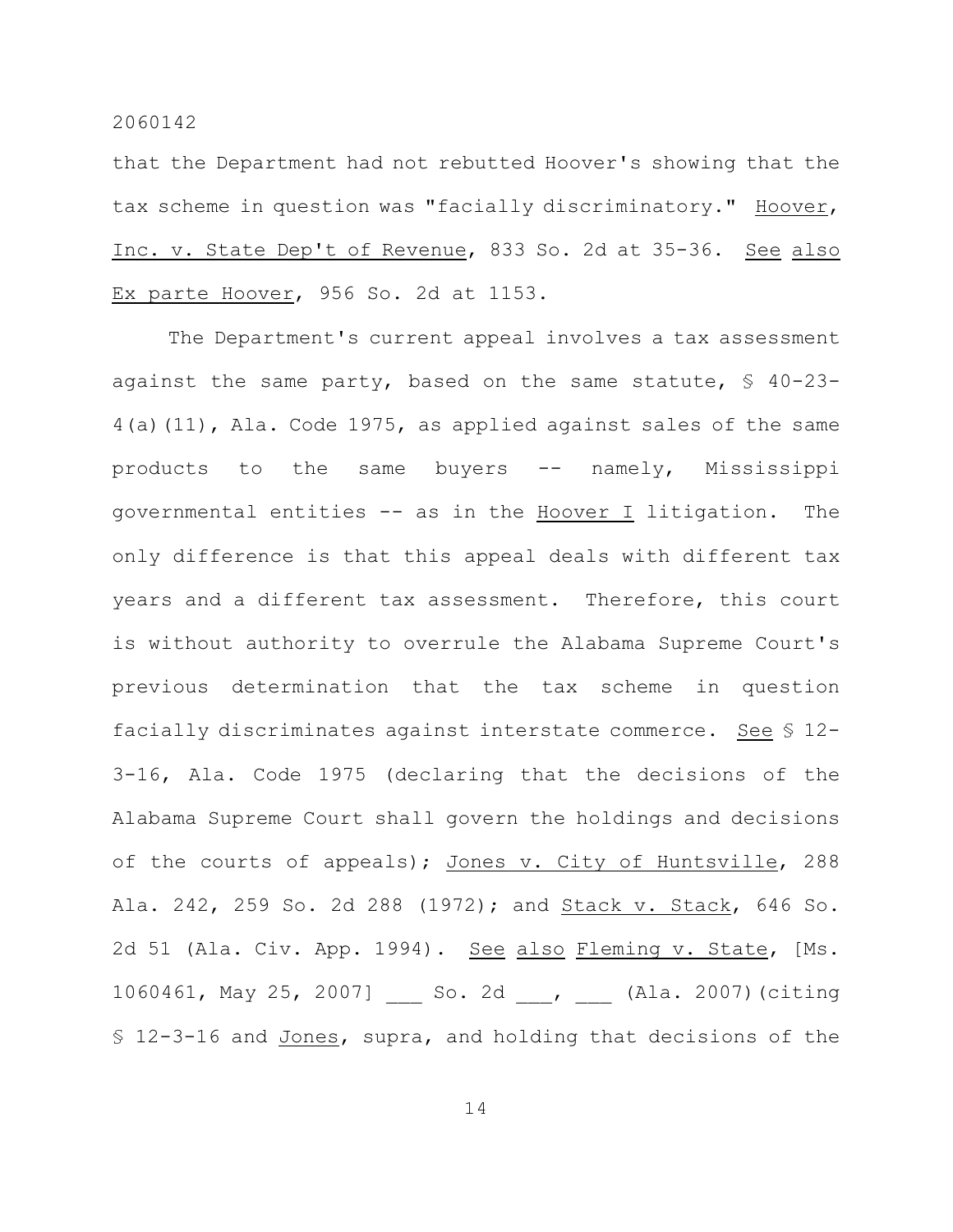Alabama Supreme Court are the law of this State unless overruled or abrogated by that court or the United States Supreme Court).

## II. Collateral Estoppel

In its motion for a summary judgment, Hoover asserted that the decisions in the Hoover I litigation were dispositive of the case at hand because the same issue was presented and decided, along with virtually identical facts and circumstances, and the doctrine of collateral estoppel prevents the matter from being relitigated. The Department argued that collateral estoppel does not apply to the present claim because the case at hand involves different tax years and a different tax assessment. It also asserted that the merits of the issue were never reached in the Hoover I litigation because, it said, the Alabama Supreme Court determined only that the Department had presented no evidence to support its position, not that its position was incorrect. See Ex parte Hoover, 956 So. 2d at 1156.

In Smith v. Union Bank & Trust Co., 653 So. 2d 933 (Ala. 1995), the Alabama Supreme Court outlined the four elements required for the doctrine of collateral estoppel, or issue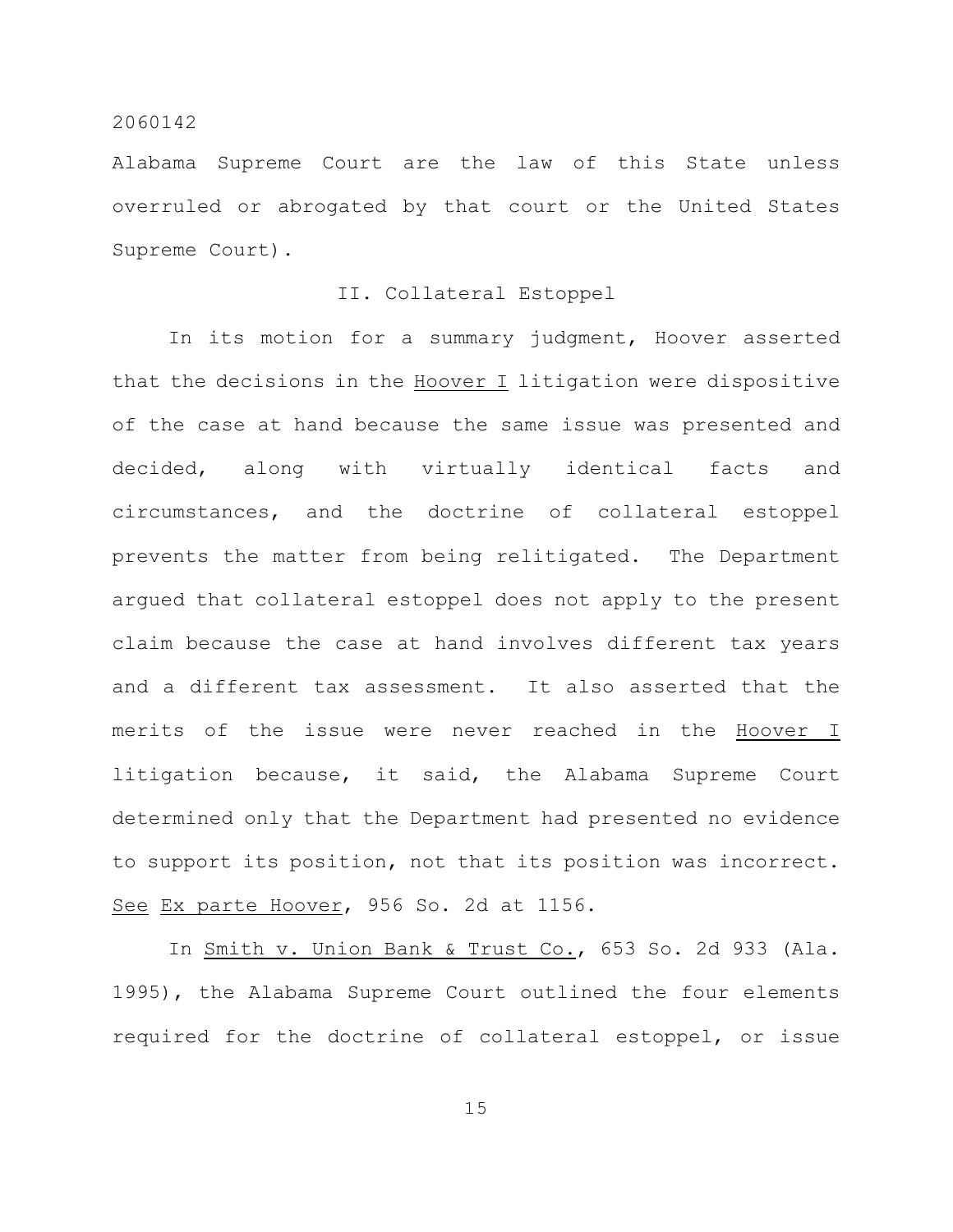preclusion, to apply. According to that decision, the following must be established: (1) that an issue in a prior action was identical to the issue being litigated in the present action; (2) that the issue was actually litigated in the prior action; (3) that resolution of the issue was necessary to the prior judgment; and (4) that the same parties are involved in the two actions. Id. at 934. See also Dairyland Ins. Co. v. Jackson, 566 So. 2d 723, 726 (Ala. 1990). According to the Department, the first requirement has not been met because, it contends, in a tax case, the doctrine of collateral estoppel does not apply when the litigation involves different tax years. In support of this assertion, the Department relies on this court's decision in State v. Delaney's, Inc., 668 So. 2d 768 (Ala. Civ. App. 1995), and the United States Supreme Court's decisions in Commissioner of Internal Revenue v. Sunnen, 333 U.S. 591 (1948), and Limbach v. Hooven & Allison Co., 466 U.S. 353 (1984). Those three cases, however, do not support the Department's position that collateral estoppel does not apply to the present case simply because different tax years are involved. In fact, they support the proposition that collateral estoppel bars the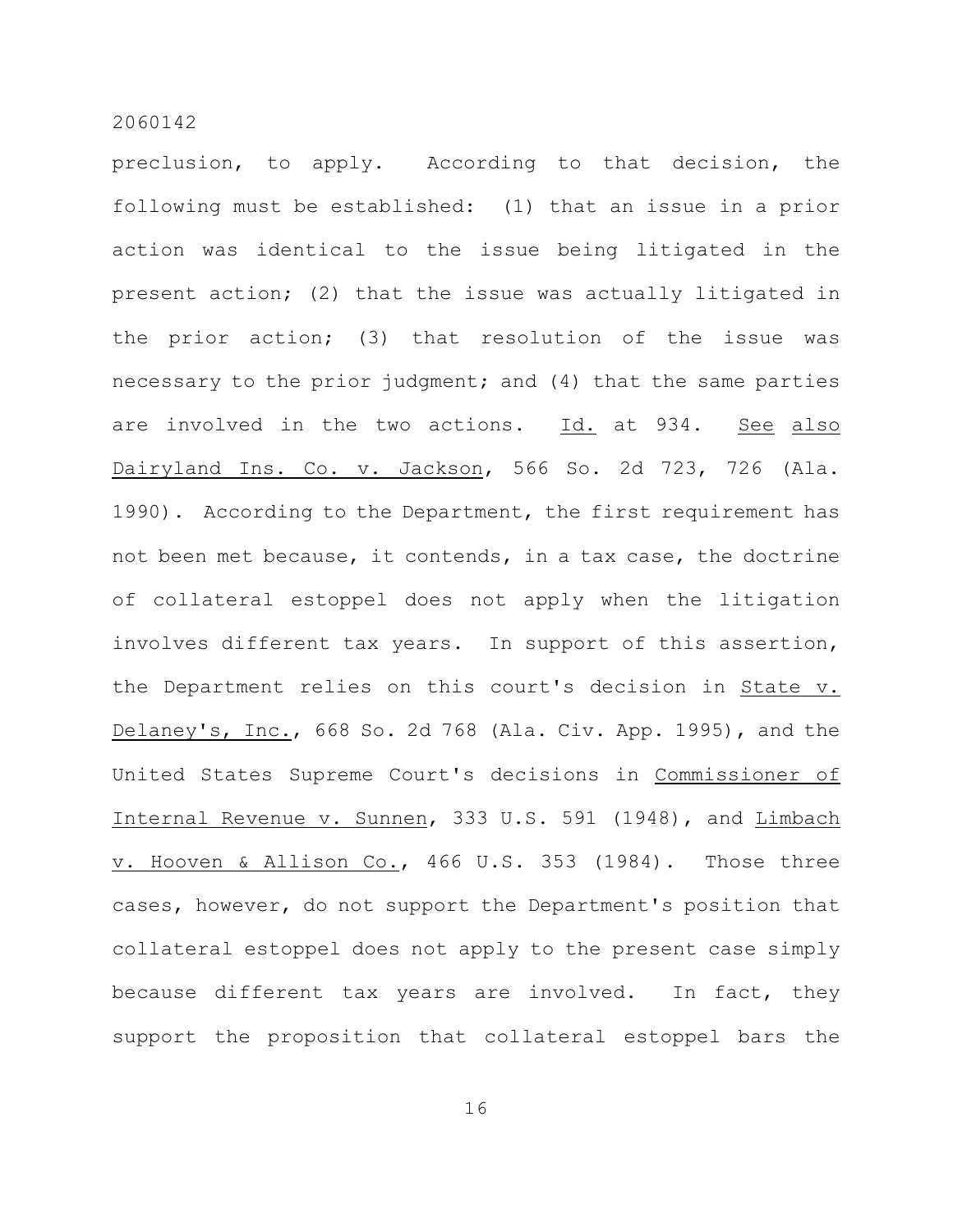relitigation of any issue in a tax case when the controlling facts and applicable legal rules remain the same as in a prior litigation.

In Commissioner v. Sunnen, the United States Supreme Court held that the doctrine of collateral estoppel did not apply to bar the Commissioner of Internal Revenue from relitigating a tax issue that was identical to one previously decided in a case between the same parties, involving the same contract, but involving different tax years. The Court held that collateral estoppel did not apply because a line of cases, decided after the resolution of the previous action against the taxpayer, had sufficiently changed the legal climate surrounding the issue at hand and that application of the principles currently in effect in light of that subsequent line of cases might have produced a different result from that reached in the previous action. Sunnen, 333 U.S. at 606-07.

The Court explained that although the doctrine of res judicata does not apply to tax litigation involving different tax years, the doctrine of collateral estoppel does apply to tax litigation involving different tax years, but "only as to those matters in the second proceeding which were actually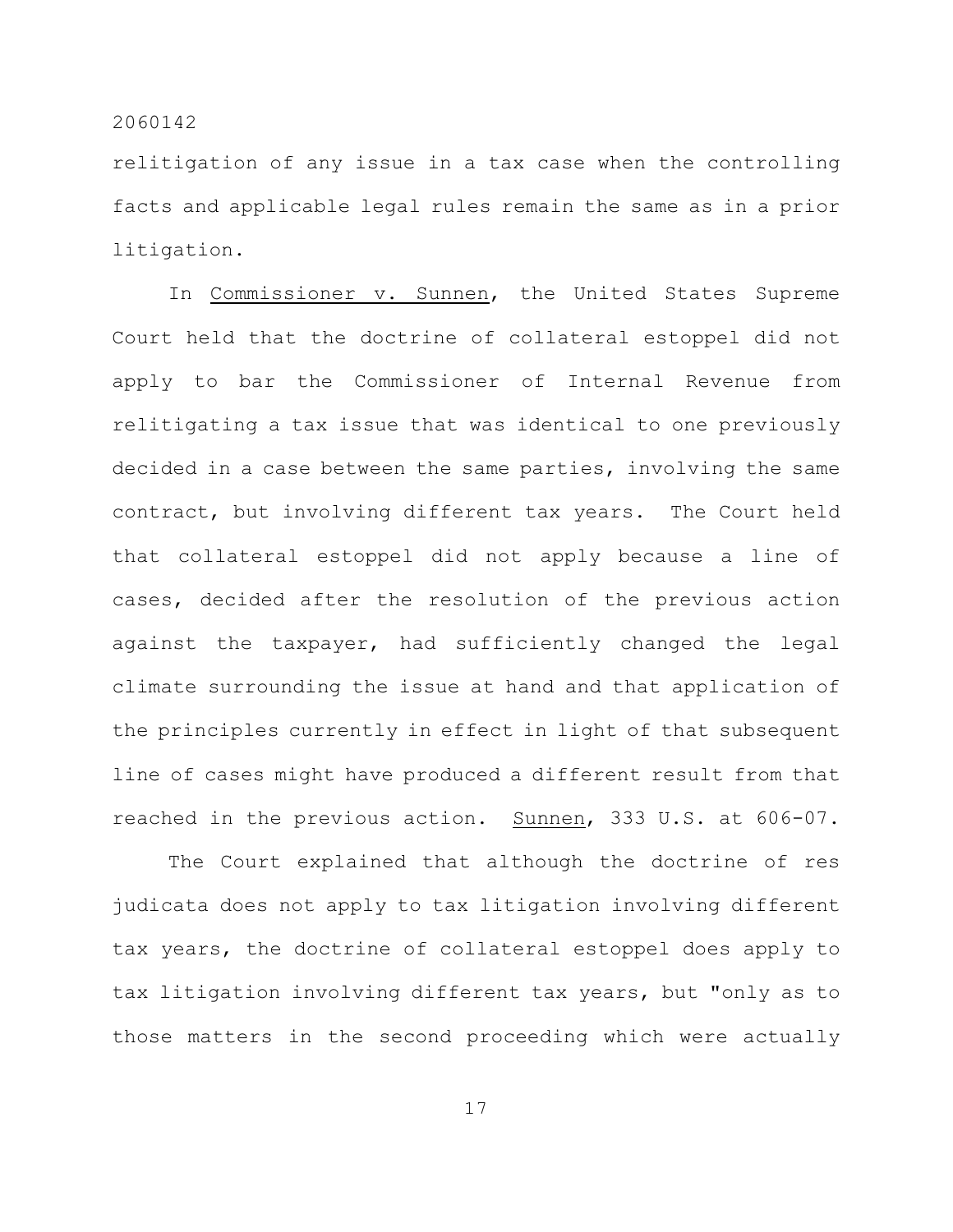presented and determined in the first suit." Id. at 598. Collateral estoppel, therefore, "operates ... to relieve the government and the taxpayer of 'redundant litigation of the identical question of the statute's application to the taxpayer's status.'" Id. at 599 (quoting Tait v. Western Md. R. Co., 289 U.S. 620, 624 (1933)). However, the Court further explained that even if a taxpayer secures a judicial determination of a particular tax question, "a subsequent modification of the significant facts or a change or development in the controlling legal principles may make that determination obsolete or erroneous, at least for future purposes." Id.

The Court provided the following analysis of the application of the doctrine of collateral estoppel to tax cases:

"[Collateral estoppel] is designed to prevent repetitious lawsuits over matters which have once been decided and which have remained substantially static, factually and legally. It is not meant to create vested rights in decisions that have become obsolete or erroneous with time, thereby causing inequities among taxpayers.

"And so where two cases involve income taxes in different taxable years, collateral estoppel must be used with its limitations carefully in mind so as to avoid injustice. It must be confined to situations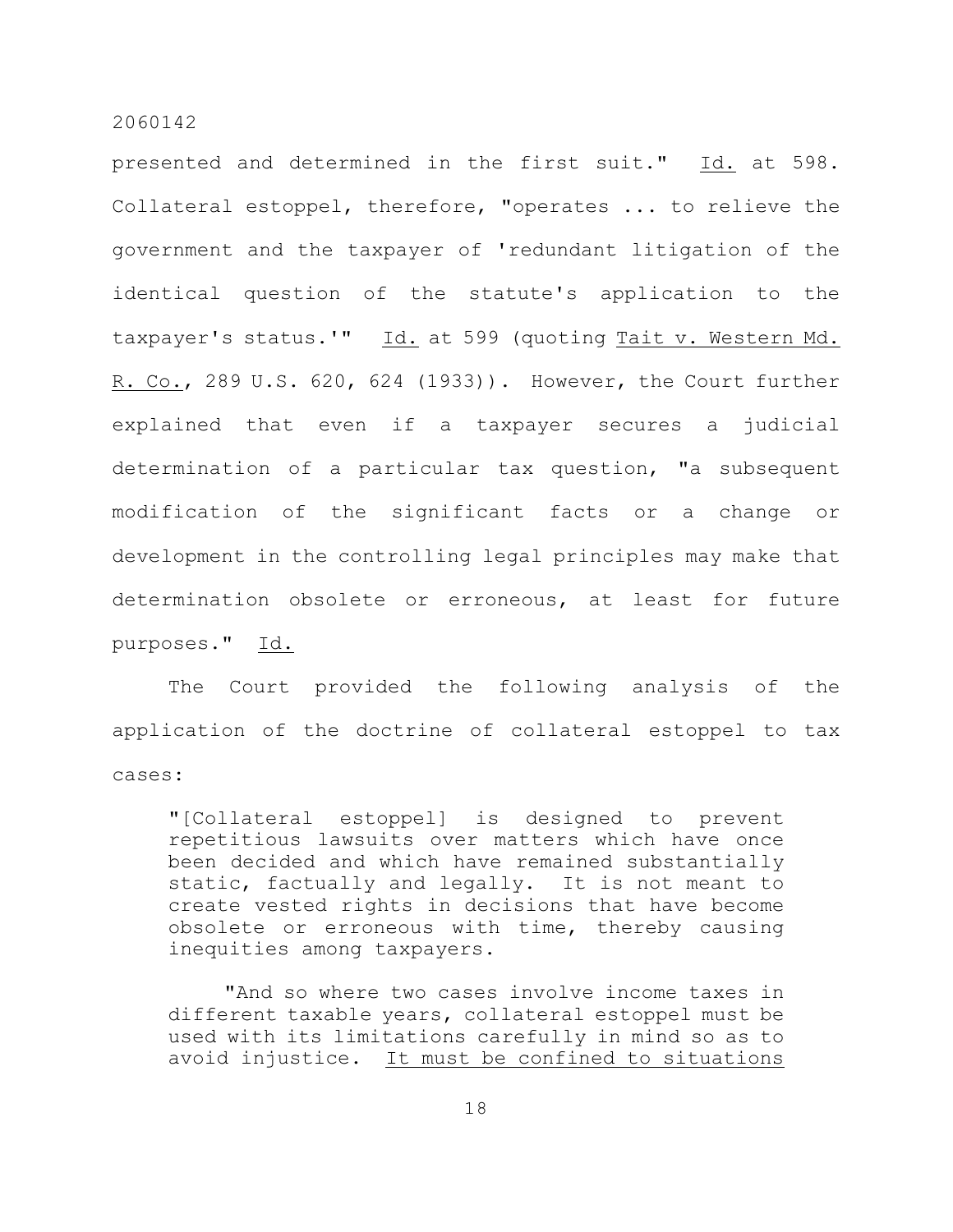where the matter raised in the second suit is identical in all respects with that decided in the first proceeding and where the controlling facts and applicable legal rules remain unchanged. ...[W]here the situation is vitally altered between the time of the first judgment and the second, the prior determination is not conclusive. ...

" ... [I]f the very same facts and no others are involved in the second case, a case relating to a different tax year, the prior judgment will be conclusive as to the same legal issues which appear, assuming no intervening doctrinal change. But if the relevant facts in the two cases are separable, even though they be similar or identical, collateral estoppel does not govern the legal issues which recur in the second case. Thus the second proceeding may involve an instrument or transaction identical with, but in a form separable from, the one dealt with in the first proceeding.... Before a party can invoke the collateral estoppel doctrine in these circumstances, the legal matter raised in the second proceeding must involve the same set of events or documents and the same bundle of legal principles that contributed to the rendering of the first judgment."

Sunnen, 333 U.S. at 599-602 (emphasis added).

In Limbach, the Supreme Court again addressed the applicability of the doctrine of collateral estoppel to a tax case that involved the same parties, the same tax, the same issue, and the same type of goods that were in dispute in a previous case; the only difference was that the two cases involved different tax years. The tax at issue in Limbach was a state ad valorem tax on certain materials imported from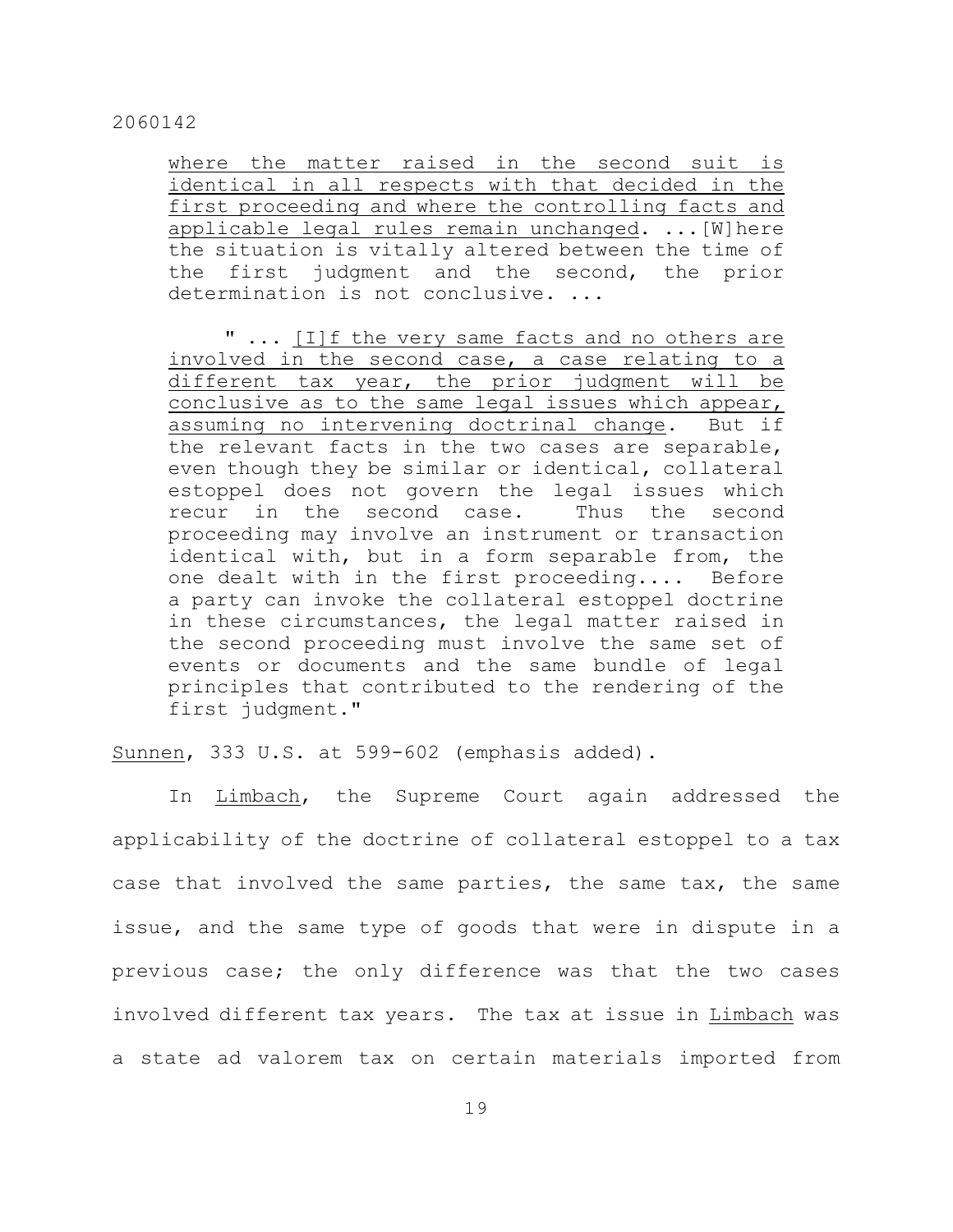outside the United States. The United States Supreme Court had previously decided that the same tax, as applied to the materials in question, was unconstitutional because it violated the Import-Export Clause of the United States Constitution, Art. I, § 10, cl. 2. See Limbach, 466 U.S. at 356.

Because the case involved different tax years, but presented the same facts, issue, and questions, the Limbach Court determined that Sunnen was applicable and controlling. The Court then summarized the holding in Sunnen as follows:

"[In Sunnen,] [a]n earlier decision of the Board of Tax Appeals, involving the same facts, questions, and parties but different tax years, was held not to be conclusive under the doctrine of collateral estoppel because certain intervening decisions of this Court made manifest the error of the result that had been reached by the Board."

Limbach, 466 U.S. at 362 (emphasis added). The Court held that, since the decision in the previous case between the parties had been rendered, the constitutional analysis of the issue in question had been fundamentally changed by an intervening decision of the Court. Therefore, collateral estoppel did not apply because the previous decision was based upon a repudiated legal doctrine. Id. at 363.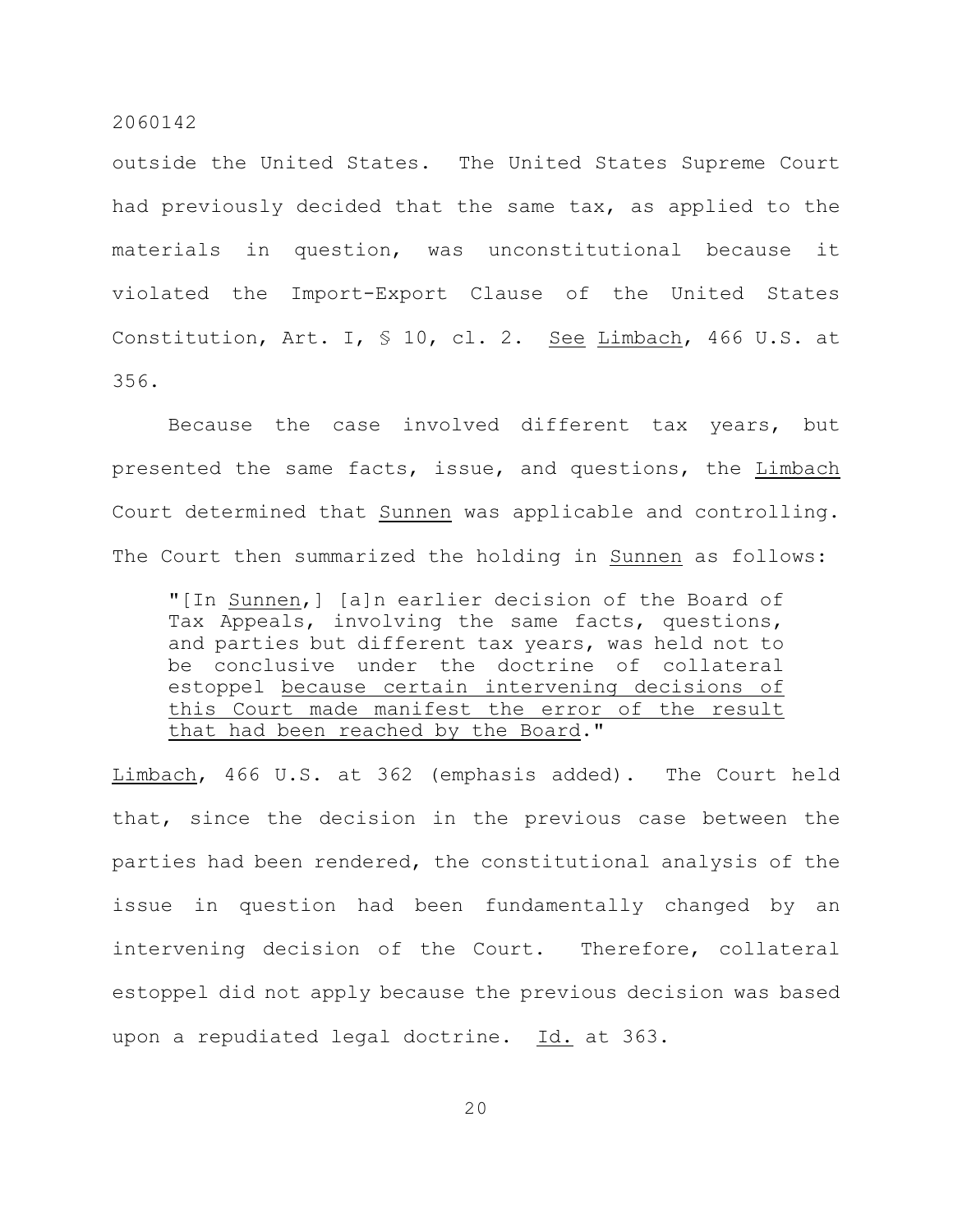This court based its decision in State v. Delaney's, Inc., in part, on principles established in Sunnen and Limbach. Deciding an issue of first impression in Alabama, the court held that, in general, "an ad valorem tax assessment for one tax year has no preclusive effect in future tax years, there being a separate cause of action for each tax year." Delaney's, 668 So. 2d at 773. We specifically determined in Delaney's that collateral estoppel did not bar the Revenue Commissioner of Mobile County from reclassifying real property owned by taxpayers for the purpose of assessing ad valorem taxes based on "fair market" value, despite the fact that, in previous years, the real property in question had been classified as property subject to ad valorem taxes based on "current use" value.<sup>2</sup> Id.

In Delaney's, whether the property in question conformed to the appropriate criteria required for the "current use"

 $2$ The taxpayers claimed that their real property was used as "timberland," which was subject to a special tax classification that allowed the property to be taxed at a lower rate. The Revenue Commissioner of Mobile County reviewed the real property in question and determined that it was no longer being used as "timberland" and, therefore, would be reclassified and not taxed at the lower rate for the 1991 tax year. Delaney's, 668 So. 2d at 770.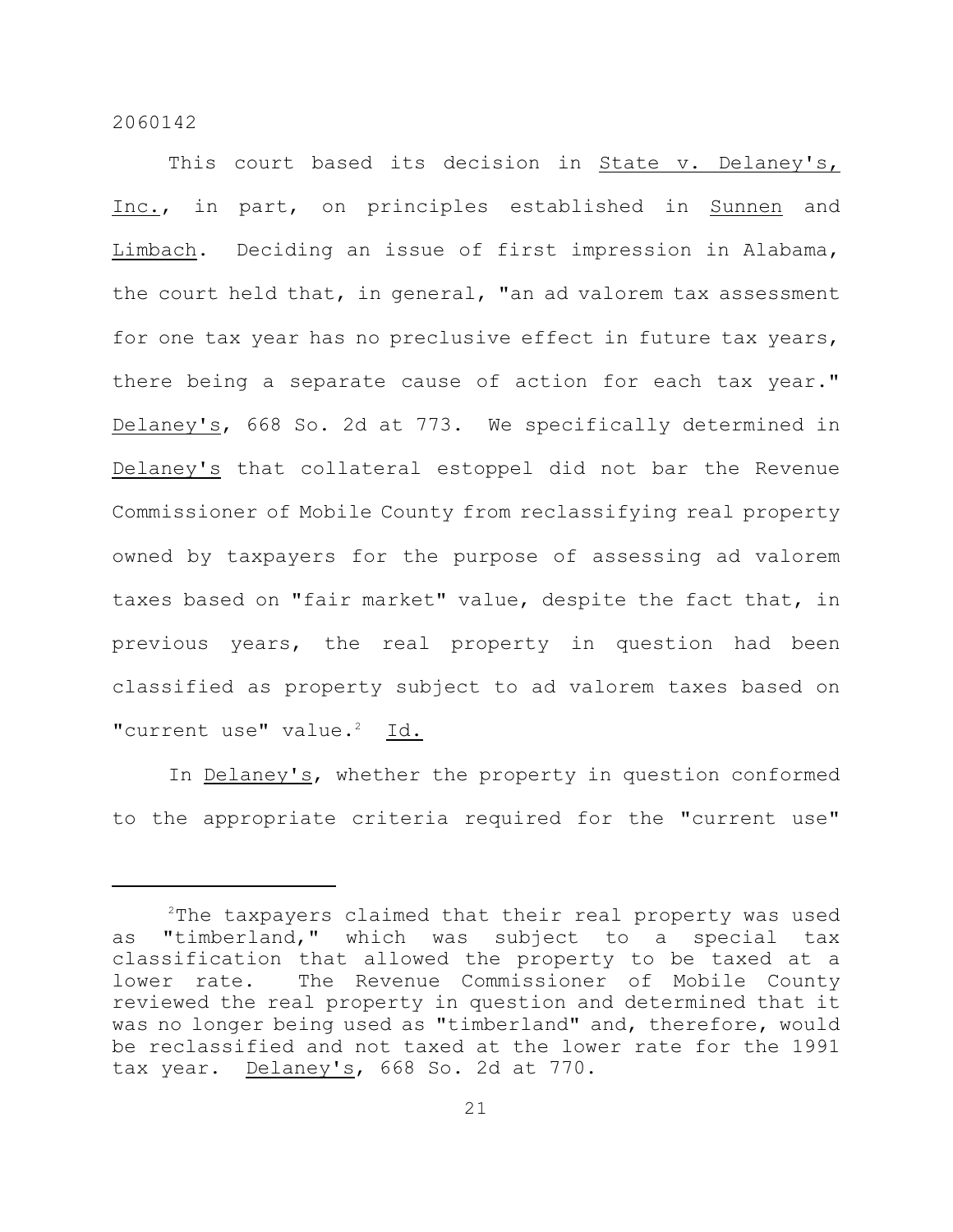valuation to apply could change from year to year, depending on the current facts surrounding the use of the property. Id. at 774. This court noted that collateral estoppel "'is not meant to create vested rights in decisions that have become obsolete or erroneous with time.'" Delaney's, 668 So. 2d 774 (quoting Sunnen, 333 U.S. at 599) (emphasis omitted). Therefore, we concluded that collateral estoppel did not apply to the issue at hand. Delaney's, 668 So. 2d at 774.

In all three cases cited by the Department, the courts held that the doctrine of collateral estoppel can apply to tax cases involving different tax years if the same issues were actually presented and determined in the first action, and "'the controlling facts and applicable legal rules remain unchanged.'" Delaney's, 668 So. 2d at 772 (quoting Sunnen, 333 U.S. at 600) (emphasis added). However, when the controlling facts or applicable legal rules have significantly changed, collateral estoppel does not bar relitigation of the same issue previously decided. See Sunnen, supra; Limbach, supra; and Delaney's, supra. The Department is, therefore, incorrect in its assertion that Sunnen, Limbach, and Delaney's support the proposition that collateral estoppel does not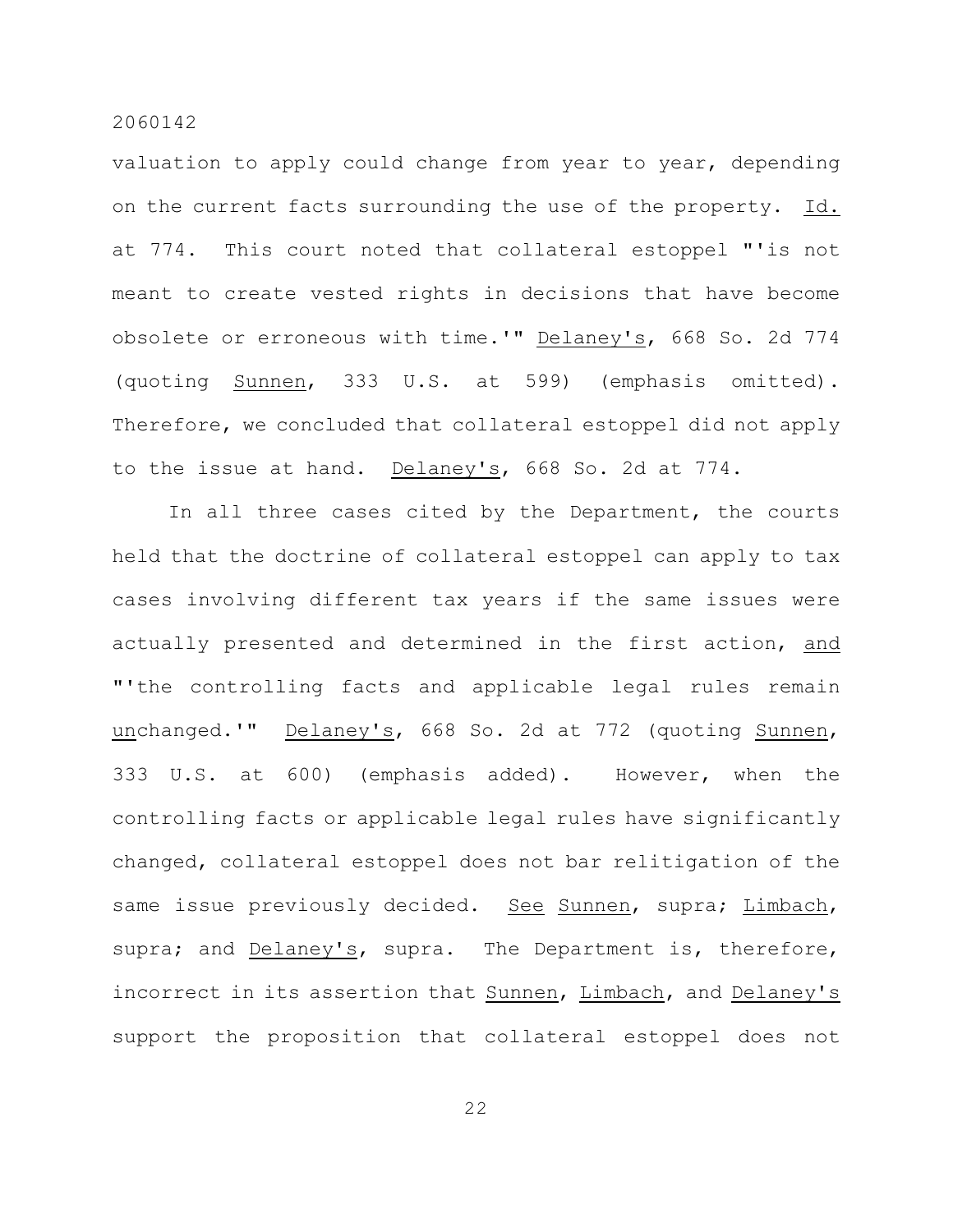apply simply because the litigation involves different tax years.

Even though all three of the above-mentioned cases held that collateral estoppel did not apply to the respective case at hand, all three cases are distinguishable from the present case. Sunnen and Limbach involved a change in the applicable legal rules between the first and second lawsuits and Delaney's involved a change in the controlling facts between the first and second lawsuits. In this case, there has been no "doctrinal change" or change in the "controlling facts." Rather, this case deals with the same parties, the same type of sales transaction, the same tax-exemption statute, and the same issue –- whether Alabama governmental entities can be exempted from paying the sales tax when out-of-state governmental entities are not exempted –- and there has been no change in any controlling facts, legal analysis, or doctrinal principle upon which the original decisions in the Hoover I litigation were based.

The Department additionally contends that the taxexemption issue in the Hoover I litigation was not actually litigated and that there was no decision on the merits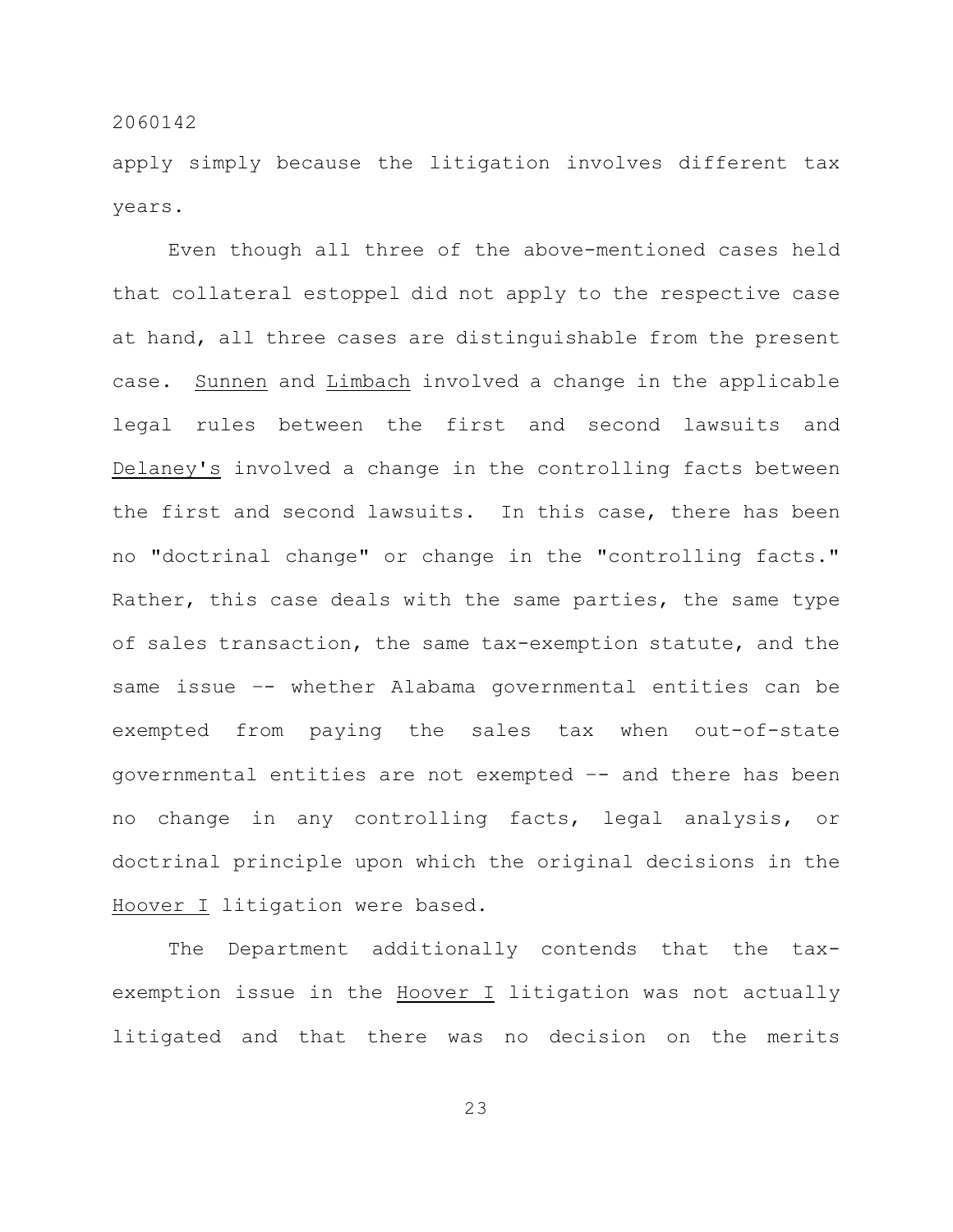because, it says, the Supreme Court of Alabama simply held that the Department had introduced "no evidence" to justify the alleged discriminatory sales-tax exemption. The Department implies that because a summary judgment was entered against it, the issue at hand was neither "actually litigated" nor decided "on the merits." That contention, however, is in direct contradiction to the nature of a summary judgment, which is a conclusive judgment rendered upon a determination that no genuine issue of material fact exists and that the movant is entitled to a judgment as a matter of law. See Rule 56, Ala. R. Civ. P.; Hoover, Inc. v. State Dep't of Revenue, 833 So. 2d at 34 (quoting Payton v. Monsanto, 801 So. 2d 829, 832-33 (Ala. 2001)); Ex parte D.M. White Constr. Co., 806 So. 2d 370 (Ala. 2001) (holding that a motion for a summary judgment is an appropriate means of seeking an adjudication on the merits); and W.C.R. v. D.A.L., [Ms. 2050782, Feb. 9, 2007] So. 2d (Ala. Civ. App. 2007) (stating that a summary-judgment motion simply tests the merits of a case).

All the elements required for the application of the doctrine of collateral estoppel are present in this case. For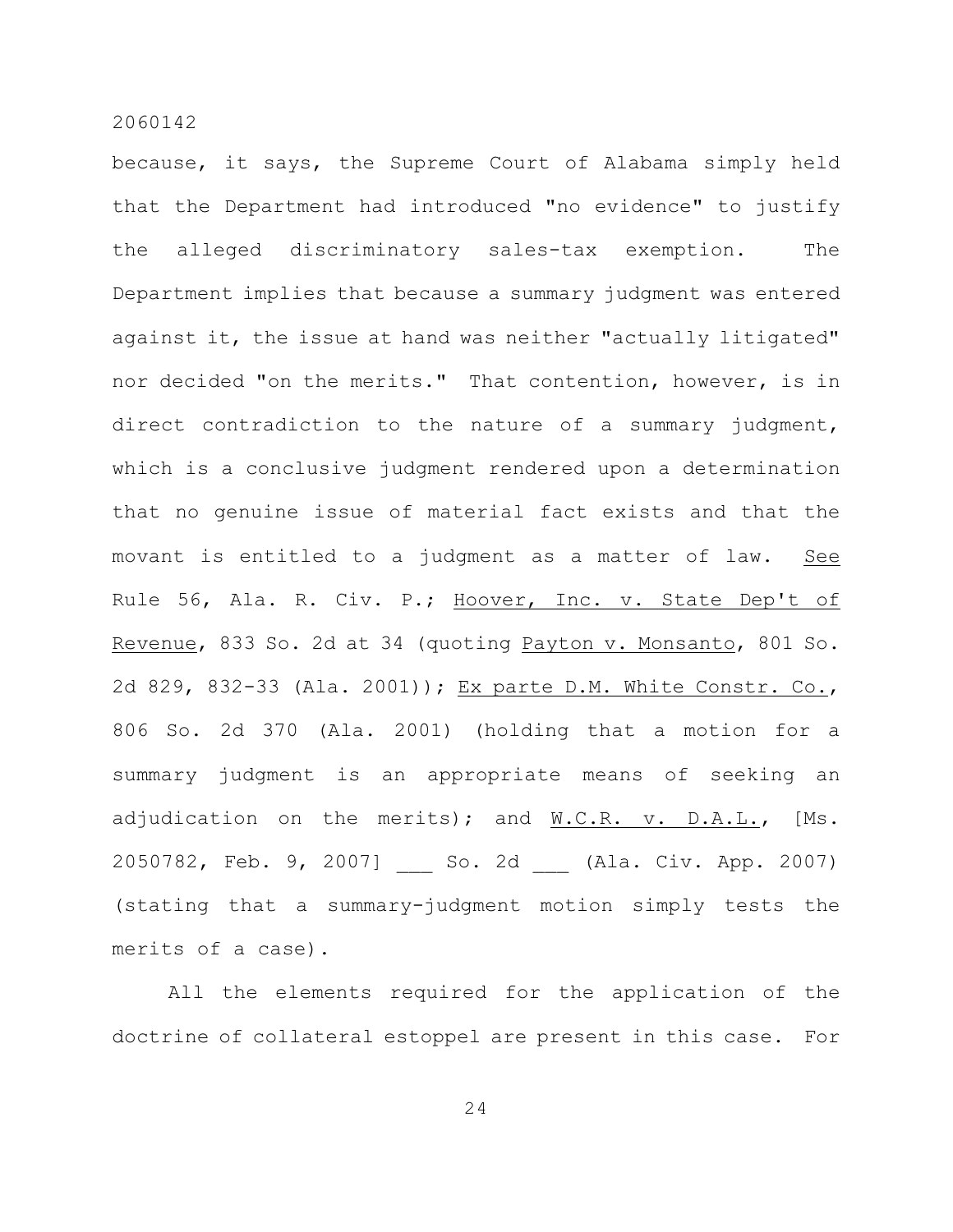the reasons discussed above, the first and second requirements are met. The third requirement is met because resolution of the issue in the present case and in the prior litigation – whether the Department established a sufficient justification for a tax scheme that the Alabama Supreme Court held to be "facially discriminatory" against interstate commerce -- was necessary to the judgment in favor of Hoover in the Hoover I litigation. The fourth requirement is met because the parties in this case are the same as the parties in the Hoover I litigation.

Accordingly, we hold that collateral estoppel bars the Department from relitigating against Hoover the issue whether a sufficient justification exists for a tax scheme that the Alabama Supreme Court has held to be "facially discriminatory" against interstate commerce, and, hence, whether a tax assessment can be assessed against Hoover for exempting Mississippi governmental entities from paying Alabama sales tax.

Because we hold that collateral estoppel bars the Department from relitigating this issue against Hoover, we need not discuss the Department's remaining assertion on